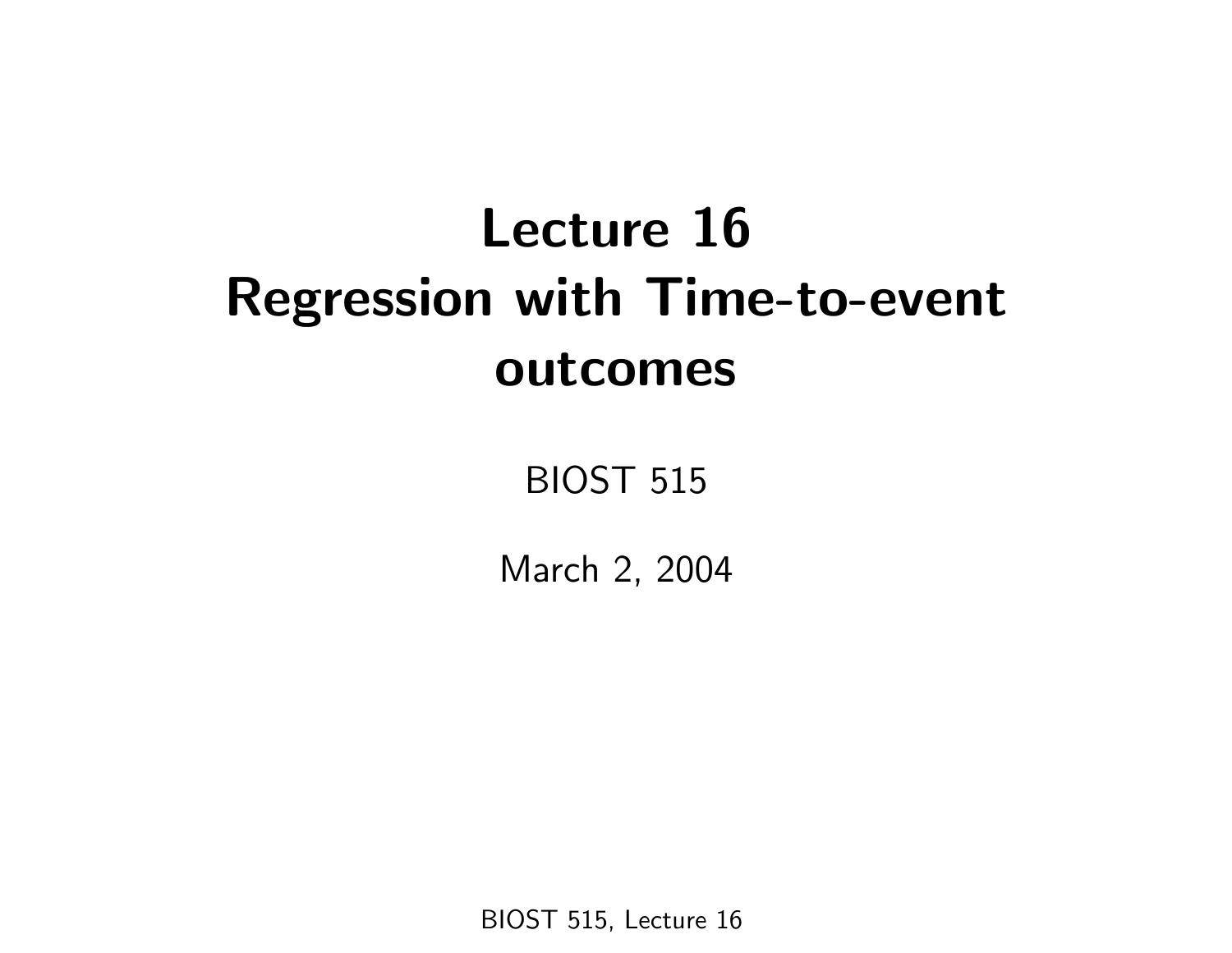# **Outline**

- Parametric models
	- Proportional hazards
	- Accelerated failure time
- Cox proportional hazards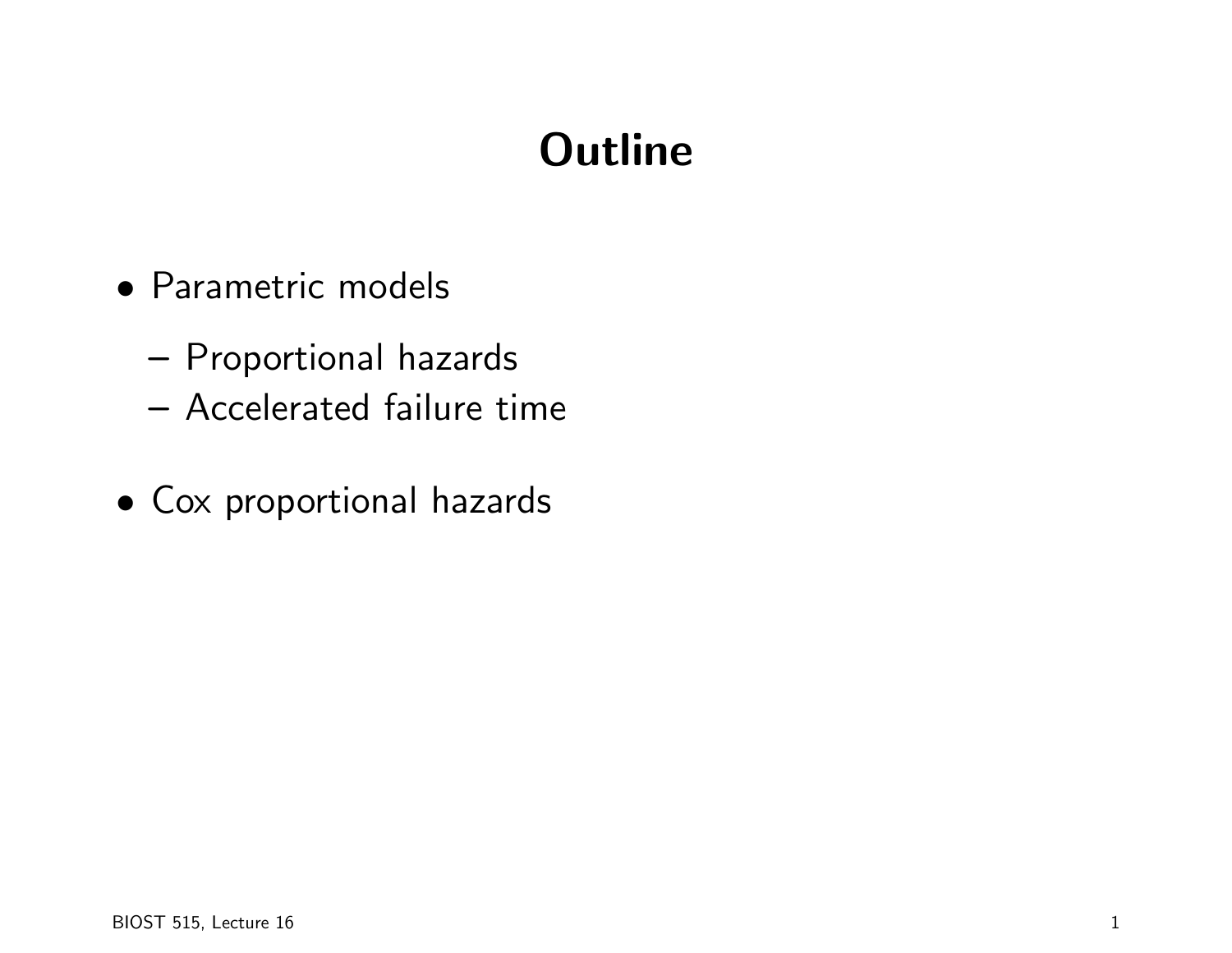## Regression

In linear regression, we related a set of predictors to the outcome through

$$
E(Y_i) = \beta_0 + \beta_1 x_{i1} + \cdots + \beta_p x_{ip}.
$$

How do we interpret  $\beta_k$ ,  $= 1, \ldots, p$ ?

In logistic regression, we related a set of predictors or risk factors to the outcome through

$$
logit(\pi_i) = \beta_0 + \beta_1 x_{i1} + \cdots + \beta_p x_{ip}.
$$

How do we interpret  $\beta_k$ , = 1, ..., p?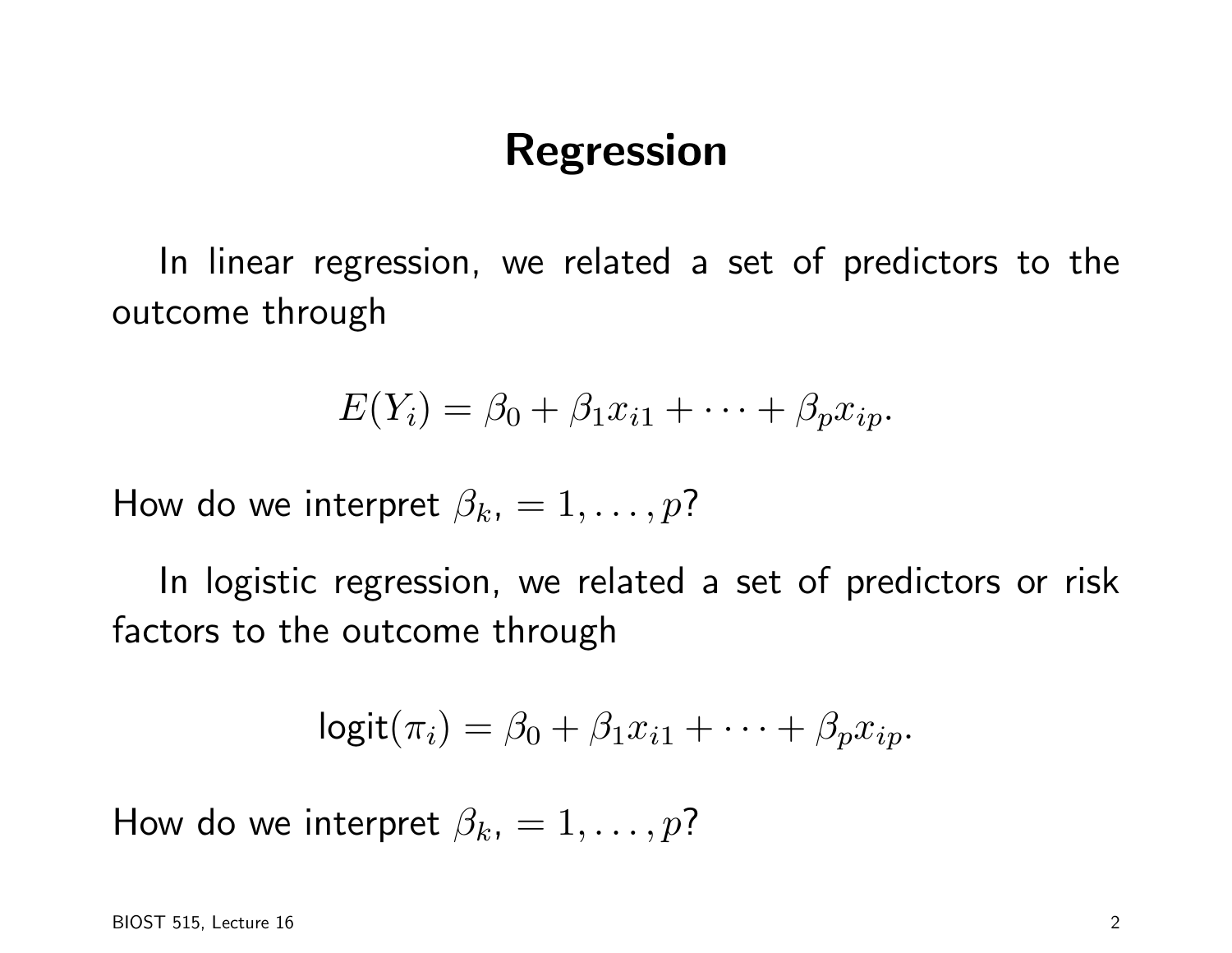## Survival regression

There are several ways to relate the outcome to predictors in survival analysis. We will focus on two

• Proportional hazards (relative risk)

$$
h(t|x) = h(t) \exp(\beta_0 + \beta_1 x_{i1} + \dots + \beta_p x_{ip})
$$

• Accelerated failure time

$$
S(t|X) = \psi((\log(t) - X\beta)/\sigma),
$$

where  $\psi$  is any standardized survival distribution.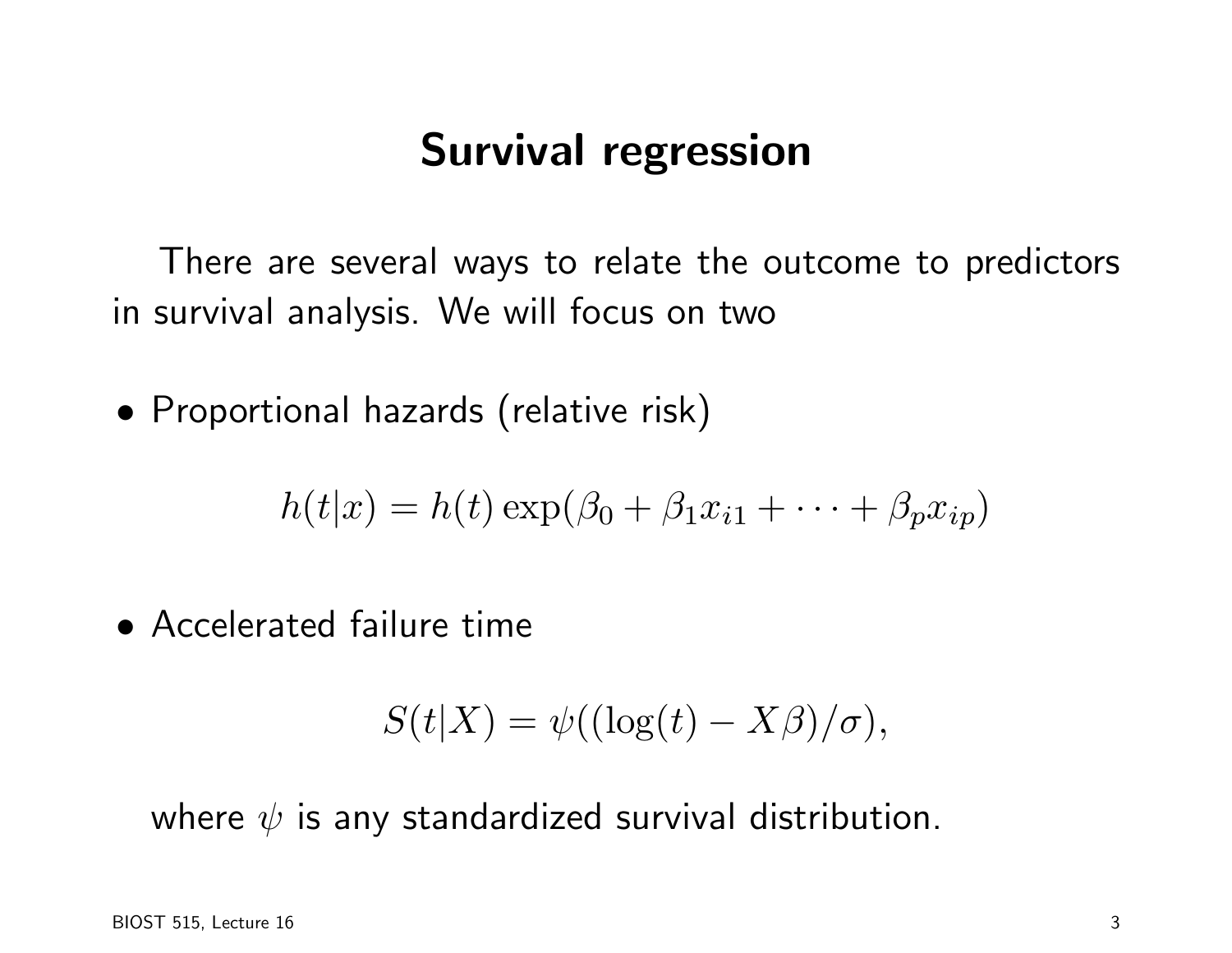## Proportional hazards (relative risk)

- The most widely used survival regression specification.
- Predictors act on a subject's hazard.
- The form of the regression is

$$
h(t|X) = h(t) \exp(X\beta),
$$

where  $h(t)$  is referred to as an underlying hazard function.

- Any parametric hazard function can be used for  $h(t)$ .
	- Later, we will see that  $h(t)$  can be left completely unspecified.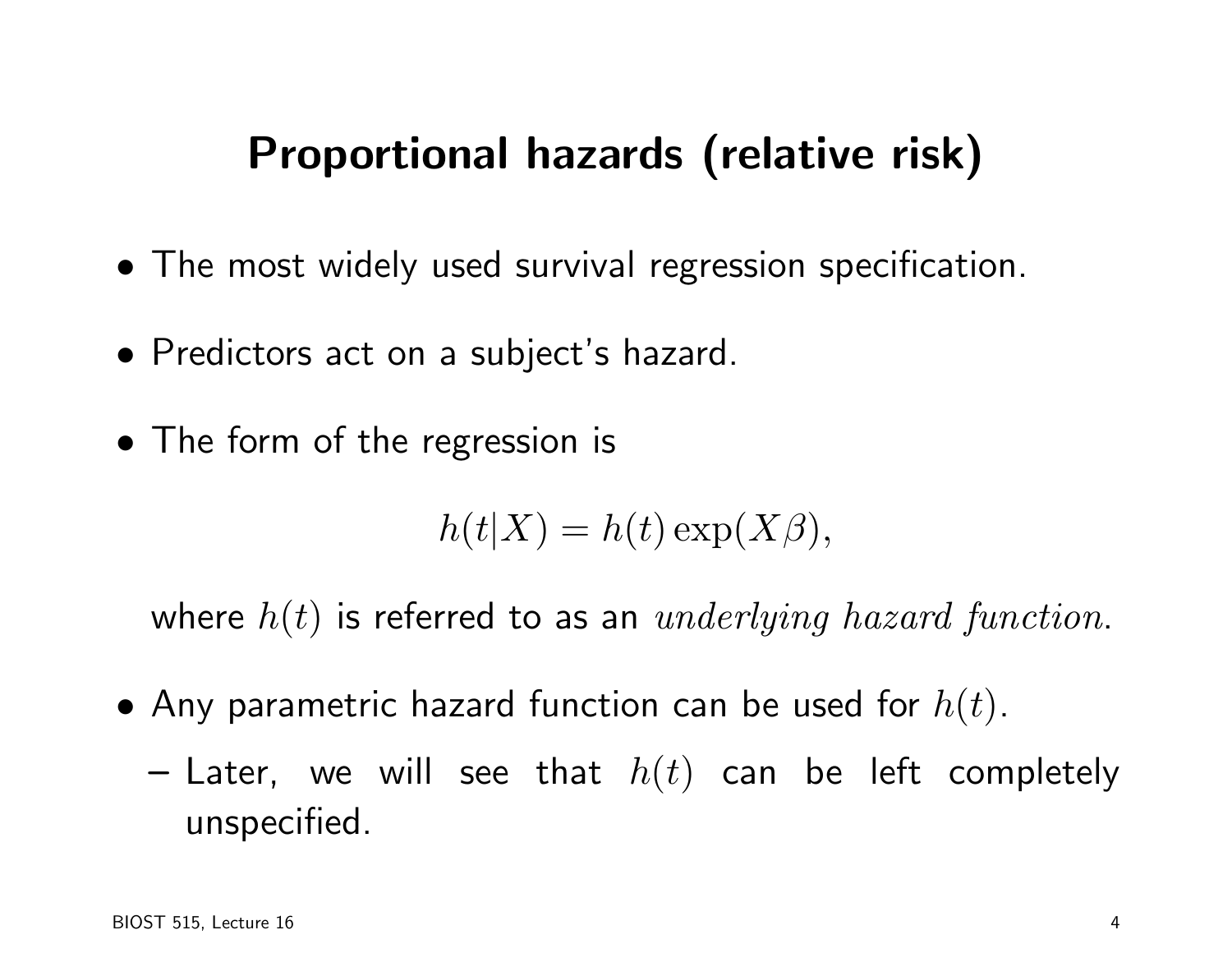- Depending on parametric form,  $X\beta$  may have an intercept.
- The term  $exp(X\beta)$  is sometimes called a *relative hazard* function.
- The PH model can be linearized with respect to  $X\beta$  using the following identities

$$
\log h(t|X) = \log h(t) + X\beta
$$

 $\log H(t|X) = \log H(t) + X\beta$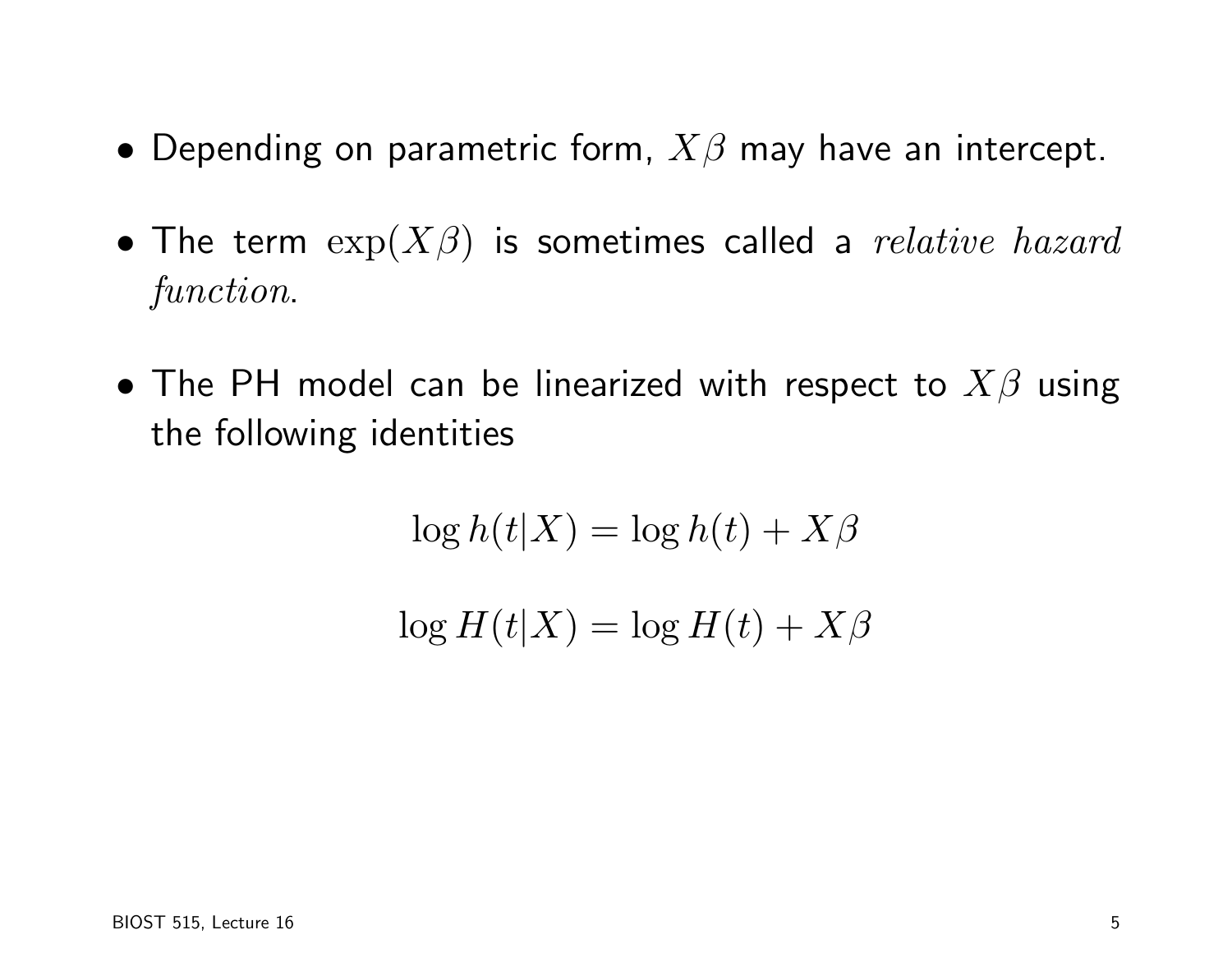## Assumptions for a parametric PH model

- The true form of the underlying functions  $(h, H, S)$  are specified correctly.
- The relationship between the predictors and the log hazard is linear.
- In the absence of interactions, the predictors act additively on the log hazard.
- The effect of the predictors is the same for all values of  $t$ .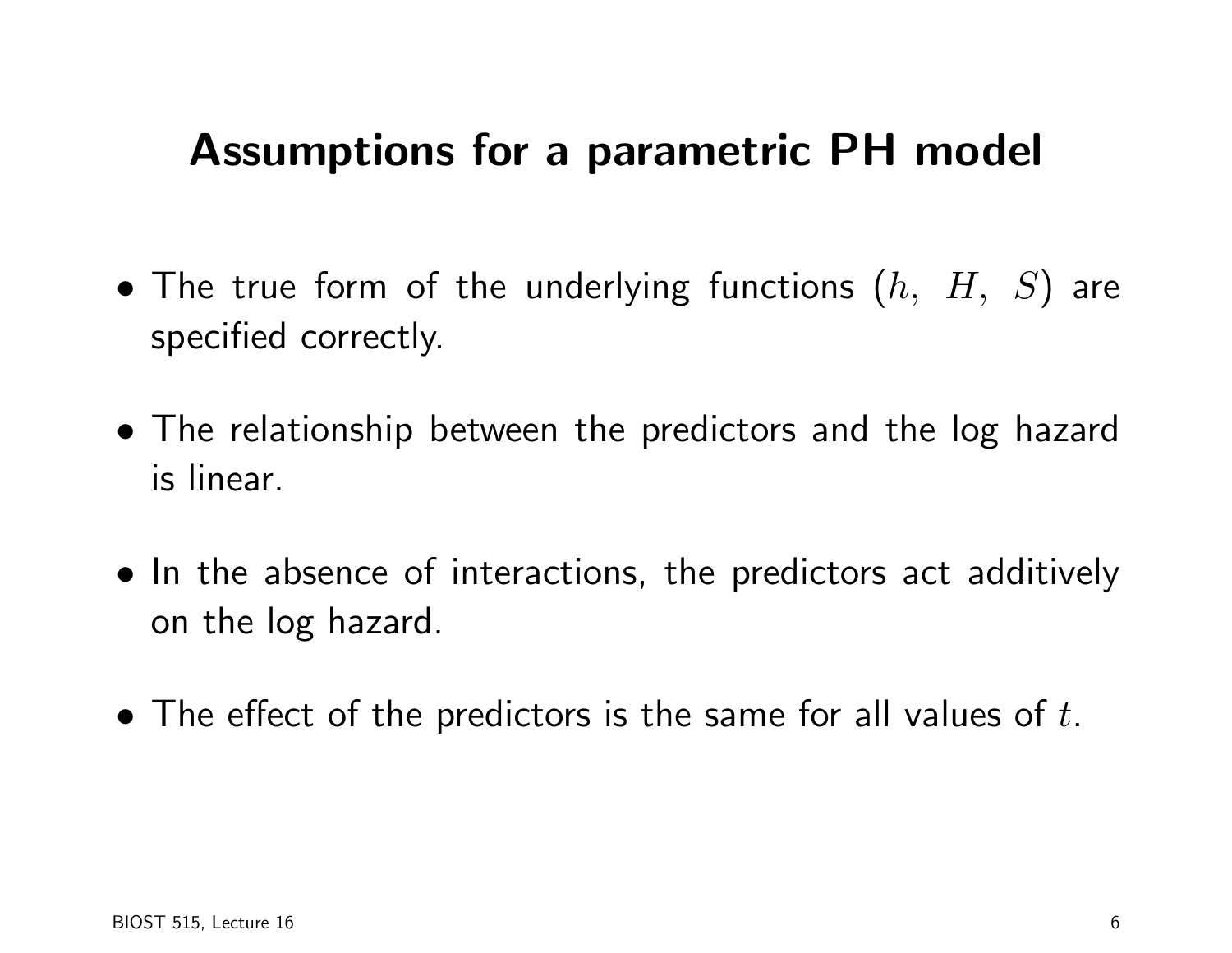#### Interpretation of coefficients

The regression coefficient for  $X_j$  is the increase in log hzard at any fixed point in time if  $X_j$  is increased by one unit and all other predictors are held constant.

$$
\beta_j = \log h(t|X_1, X_2, \dots, X_j + 1, X_{j+1}, \dots, X_p) -
$$
  

$$
\log h(t|X_1, X_2, \dots, X_j, X_{j+1}, \dots, X_p)
$$
  

$$
= \log \frac{h(t|X_1, X_2, \dots, X_j + 1, X_{j+1}, \dots, X_p)}{h(t|X_1, X_2, \dots, X_j, X_{j+1}, \dots, X_p)}.
$$

This translates to

$$
\exp(\beta_j) = \frac{h(t|X_1, X_2, \dots, X_j + 1, X_{j+1}, \dots, X_p)}{h(t|X_1, X_2, \dots, X_j, X_{j+1}, \dots, X_p)}.
$$

BIOST 515, Lecture 16 7 7 7 7 7 7 7 8 7 7 7 7 8 7 7 7 8 7 7 7 8 7 7 8 7 7 8 7 7 8 7 7 8 7 7 8 7 7 8 7 7 8 7 7 8 7 7 8 7 7 8 7 7 8 7 8 7 8 7 8 7 8 7 8 7 8 7 8 7 8 7 8 7 8 7 8 7 8 7 8 7 8 7 8 7 8 7 8 7 8 7 8 7 8 7 8 7 8 7 8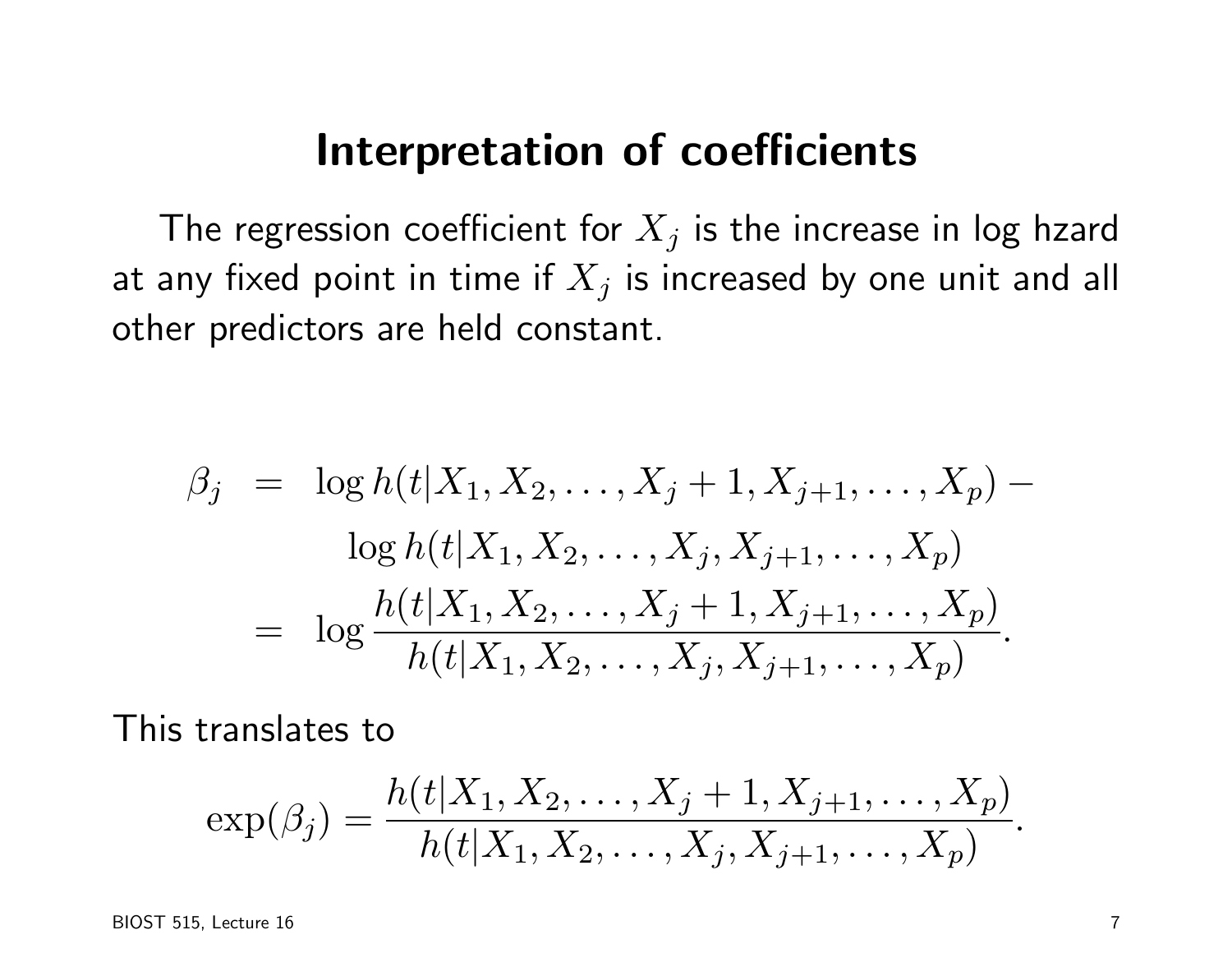How do we interpret  $\exp(\beta_i)$ ?

The effect of increasing  $X_j$  by 1 is to increase the hazard of the event by a factor of  $exp(\beta_i)$  at all points in time.

What if we increase  $X_j$  by  $\Delta$ ?

In general the ratio of hazards for an individual with predictor values  $X^{\ast}$  compared to an individual with predictor values  $X$  is

$$
\begin{array}{rcl}\n\textsf{hazard ratio}(X^*:X) & = & \frac{h(t)\exp(X^*\beta)}{h(t)\exp(X\beta)} \\
& = & \frac{\exp(X^*\beta)}{\exp(X\beta)} = \exp[(X^*-X)\beta].\n\end{array}
$$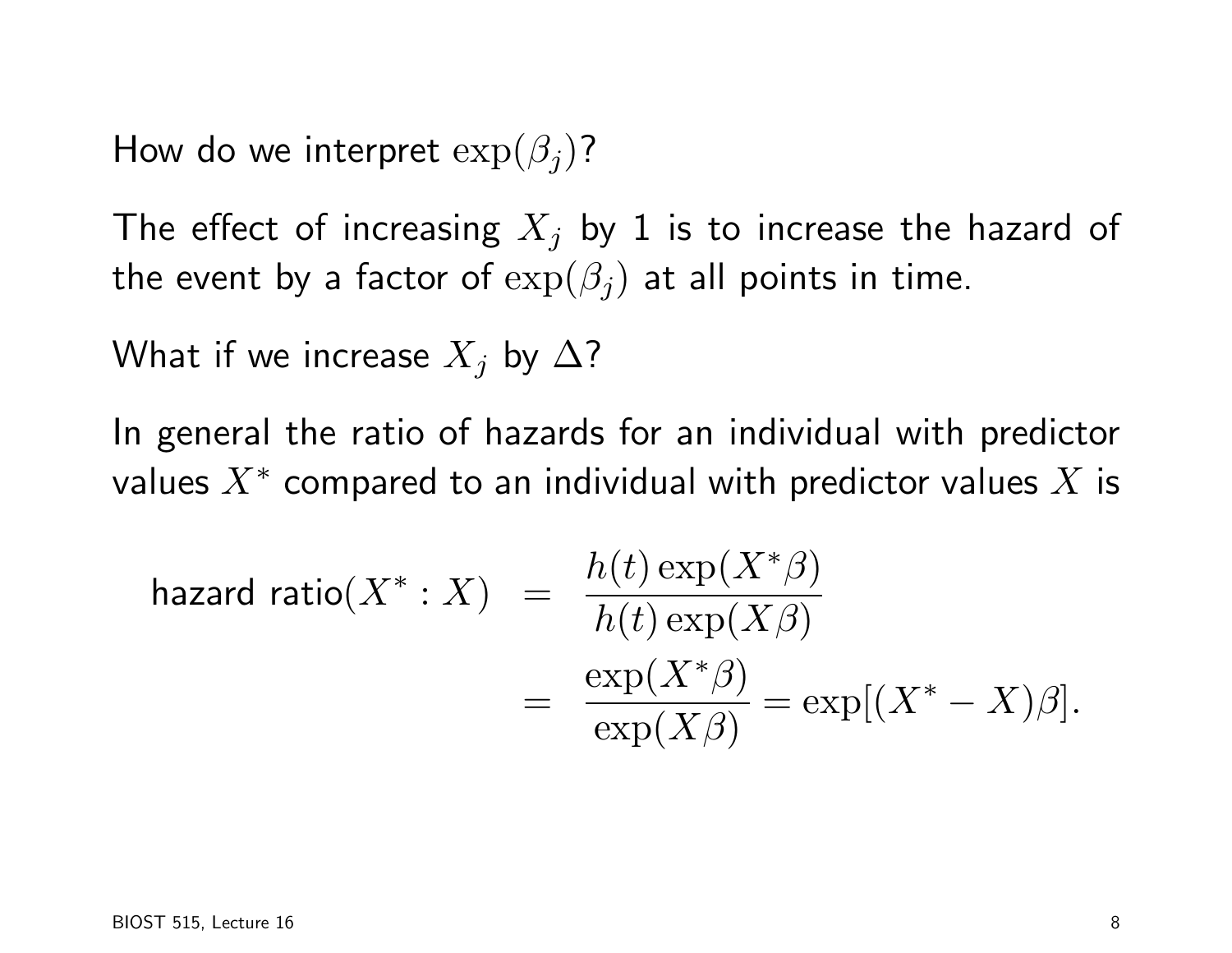#### Example with one binary predictor

•  $X_1$  is a binary predictor

– sex:  $X_1 = 1$  if subject is male,  $X_1 = 0$  if subject is female.

- treatment:  $X_1 = 1$  if subject is on active treatment,  $X_1 = 0$  if subject is on placebo
- risk factor:  $X_1 = 1$  if risk factor is present,  $X_1 = 0$  if not
- The PH model (without intercept) can be written

$$
h(t|X_1=0)=h(t)
$$

$$
h(t|X_1=1) = h(t) \exp(\beta_1).
$$

• hr( $X_1 = 1 : X_1 = 0$ ) = exp( $\beta_1$ ).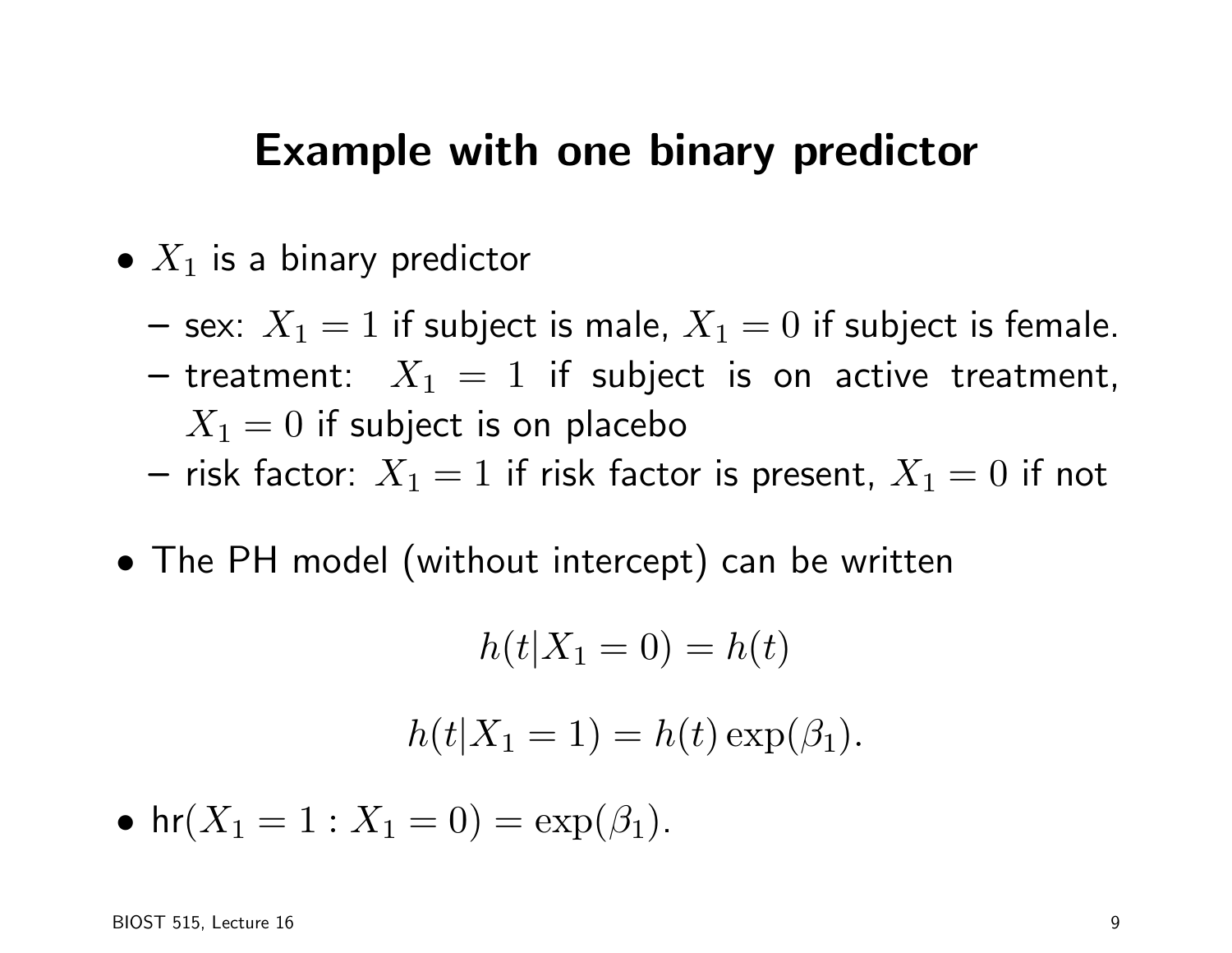

**hazards**

**log hazards**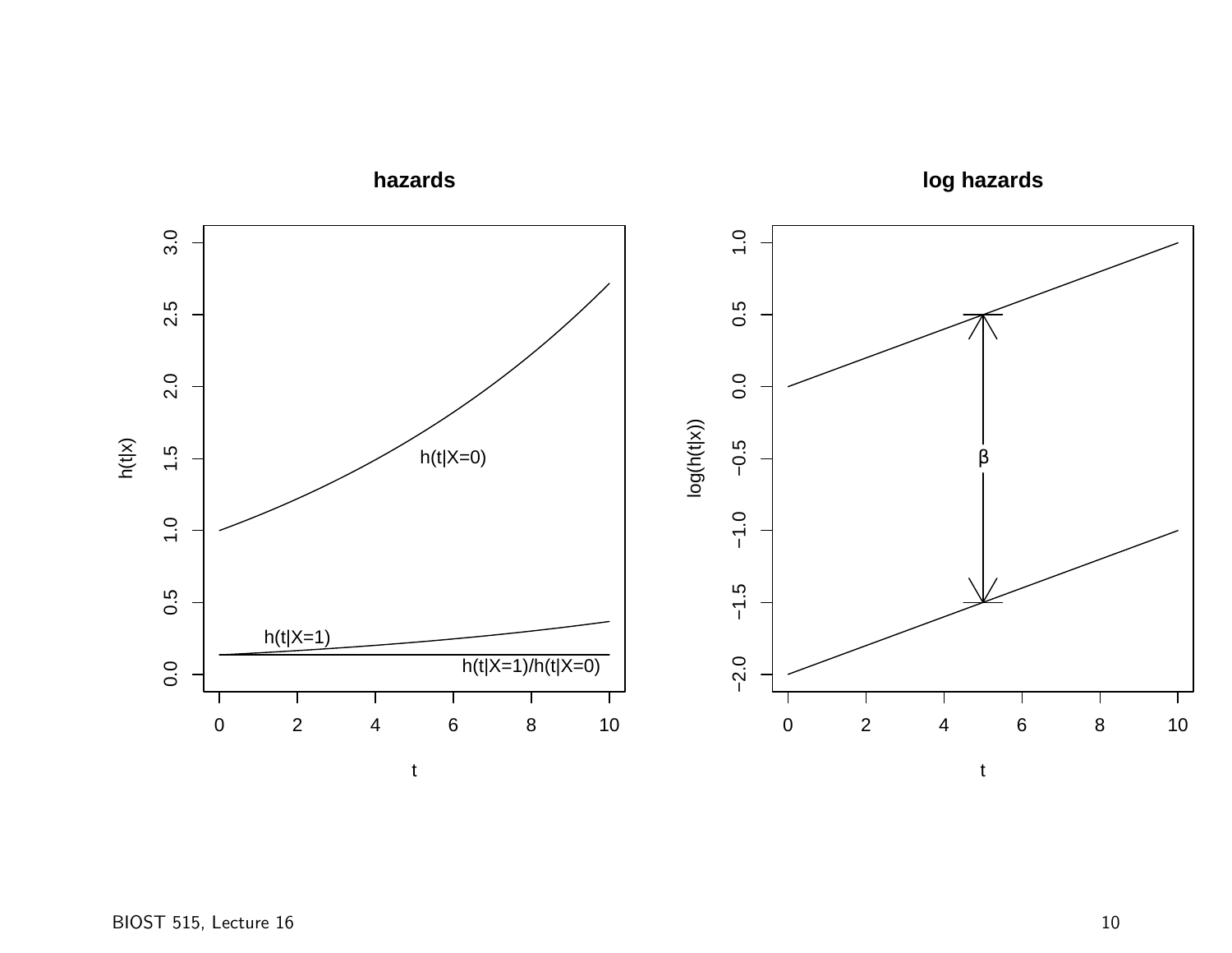**Risk difference**

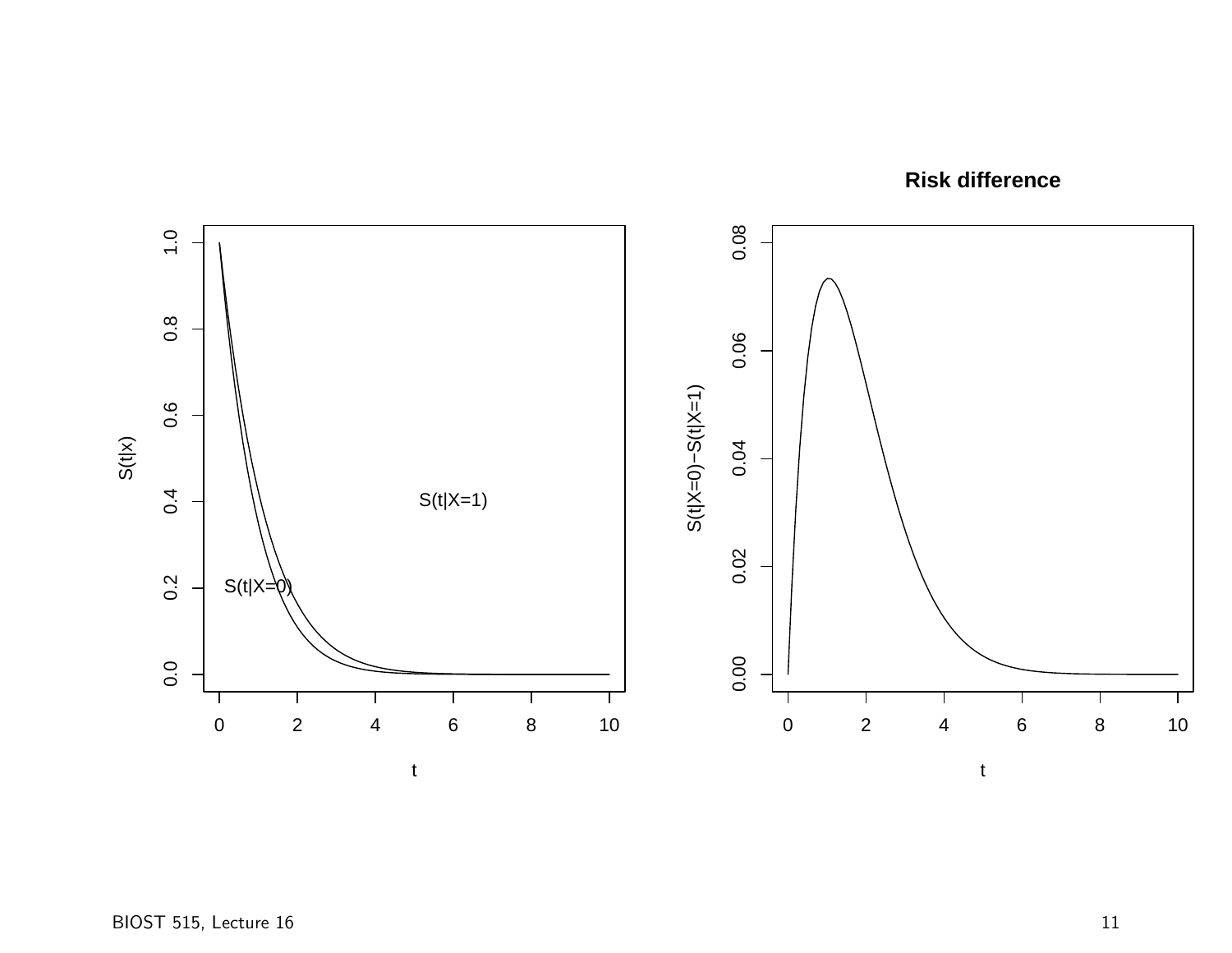Continuous example,  $h(t|X) = h(t) \exp(X\beta)$ .



BIOST 515, Lecture 16 12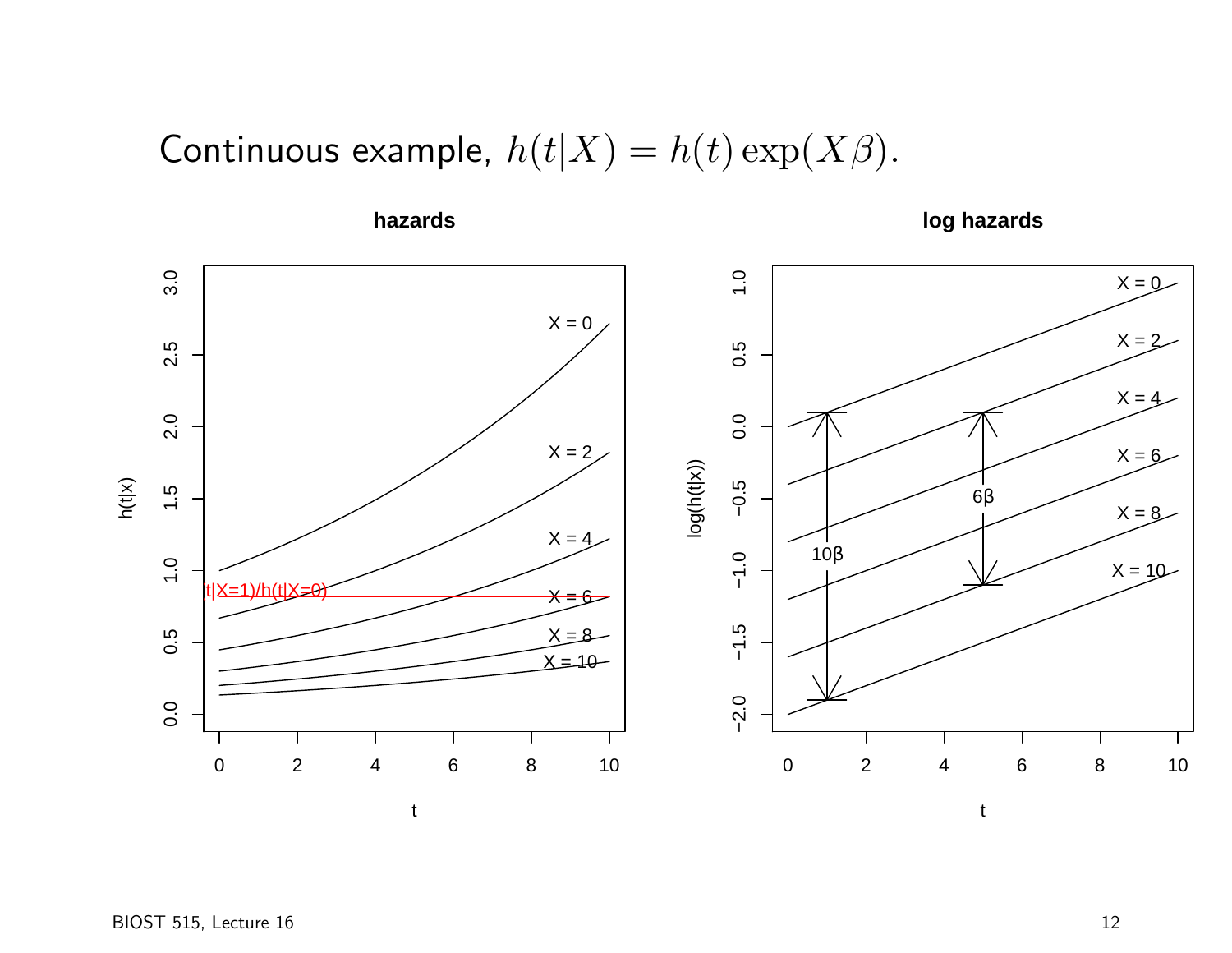

t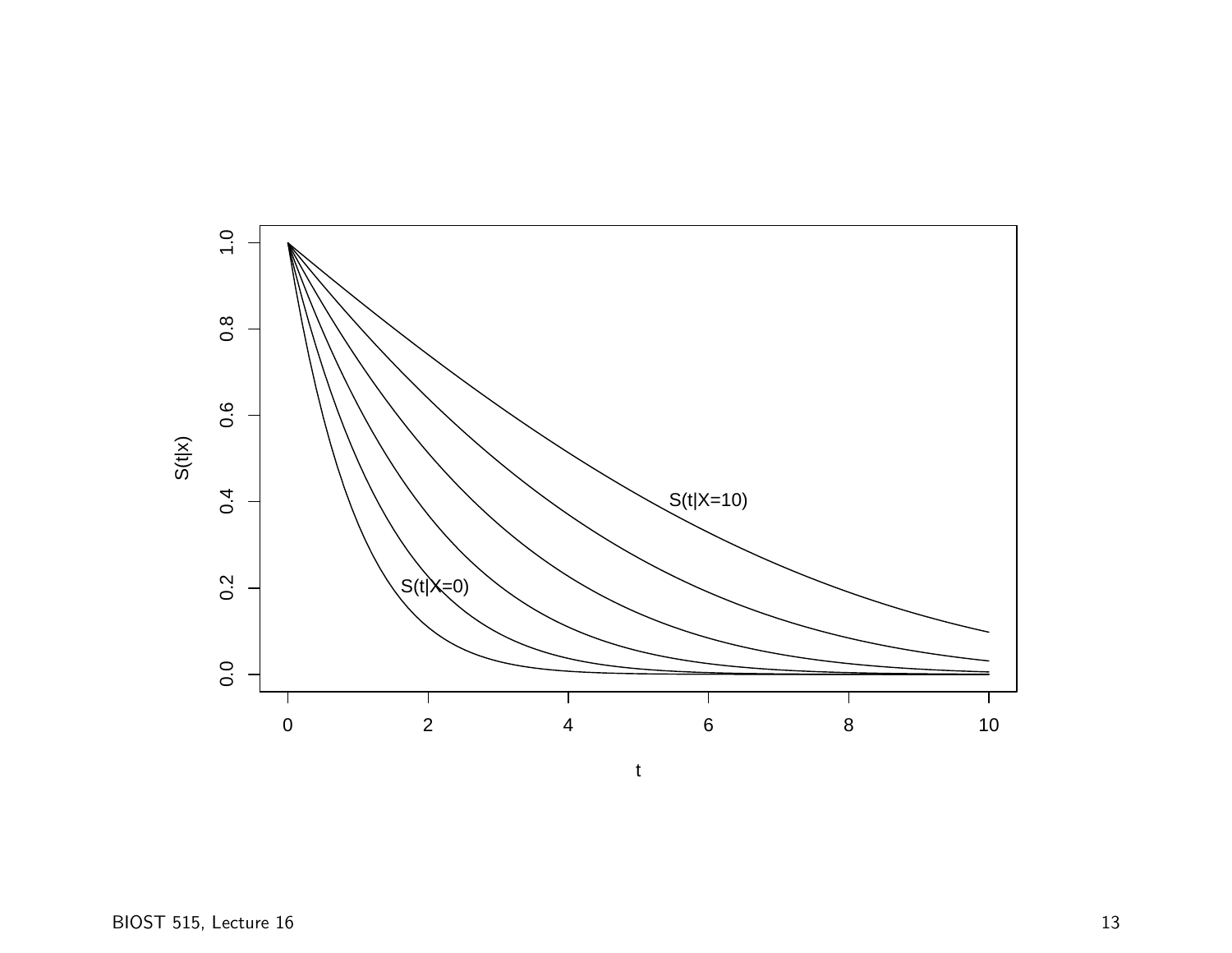## Specific parametric functions

- Exponential
- Weibull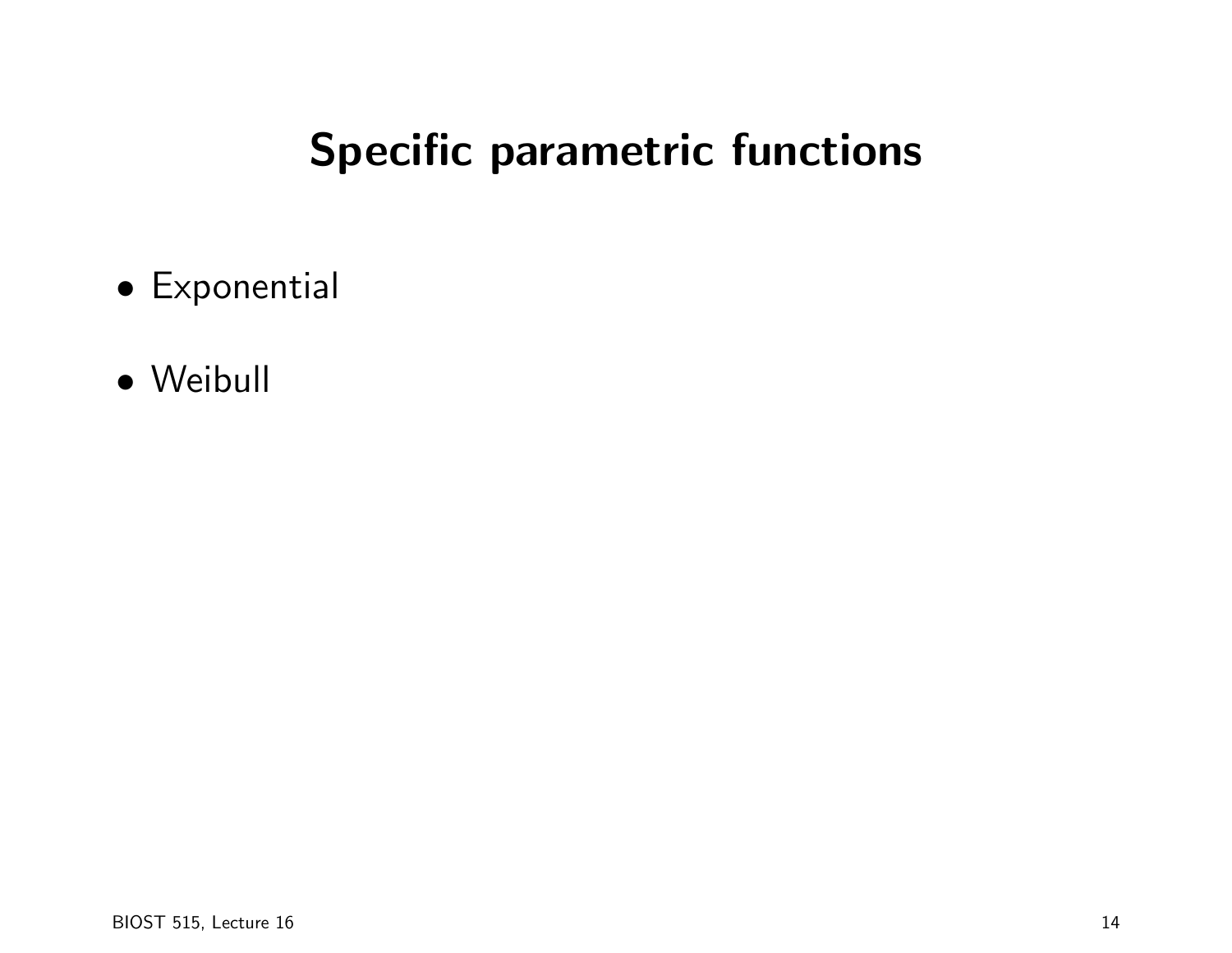#### Exponential proportional hazards regression

The exponential survival regression model can be expressed as

$$
h(t|X) = \lambda \exp(X\beta)
$$

$$
S(t|X) = \exp[-\lambda t \exp(X\beta)] = \exp(-\lambda t)^{\exp(X\beta)}.
$$

The regression can also be written as

$$
\log h(t|X) = \log(\lambda) + X\beta.
$$

If we replace  $\lambda$  with  $\lambda = \exp(\beta_0)$ , then

$$
h(t|X) = \exp(\beta_0 + X\beta).
$$

Therefore, we can think of  $\lambda$  as a transformed intercept term.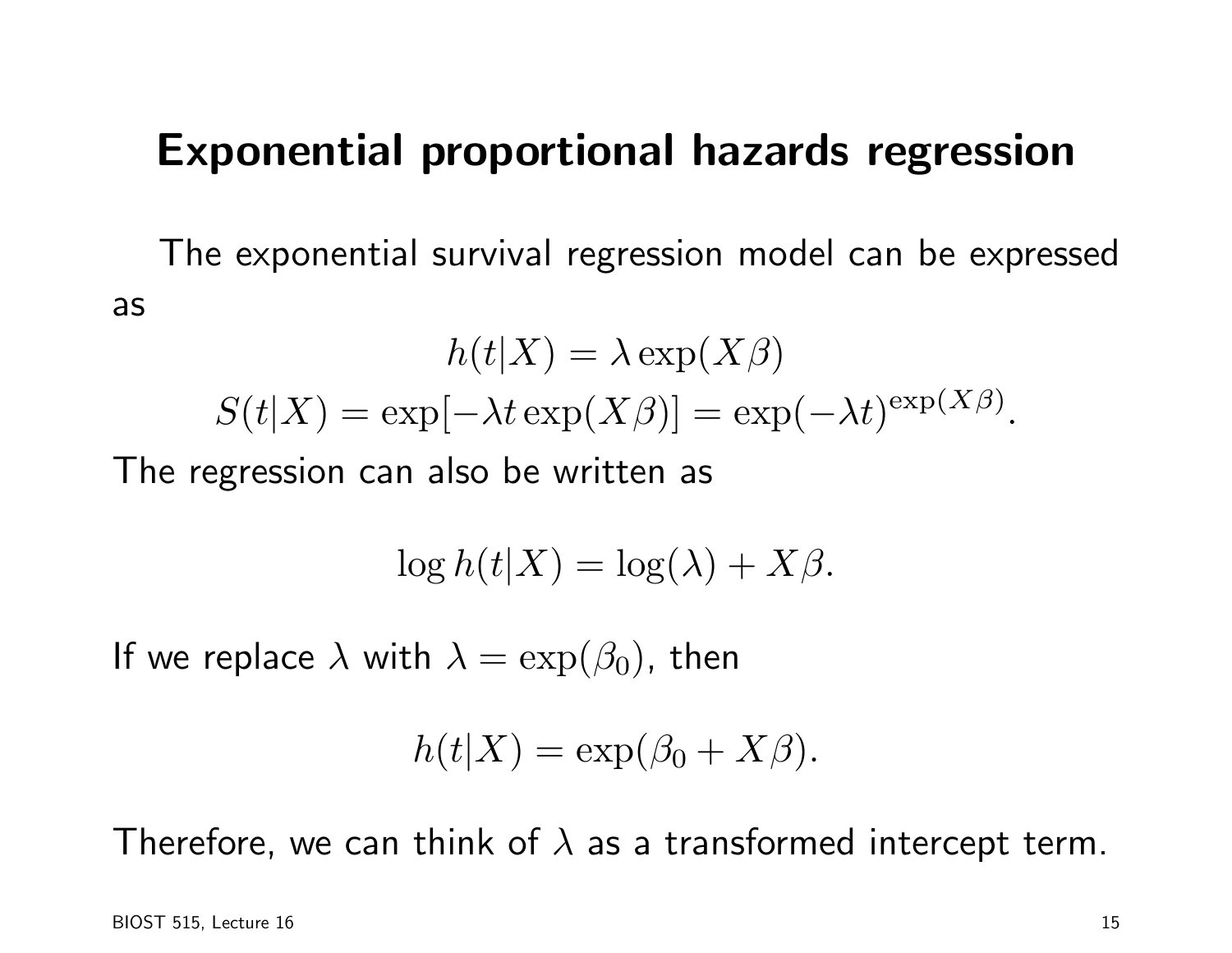## Example

Recall the ovarian cancer data set. We will fit the model

$$
h(t|rx) = \lambda \exp(\beta rx),
$$

where  $rx = 1, 2$  is a treatment group indicator.

```
> se=survreg(Surv(futime, fustat)~rx, ovarian, dist='exponential')
> summary(se)
```

```
Call:
survreg(formula = Surv(futime, fustat) \tilde{r} rx, data = ovarian,
   dist = "exponential")
          Value Std. Error z p
(Intercept) 6.255 0.878 7.12 1.07e-12
rx 0.613 0.586 1.05 2.96e-01
```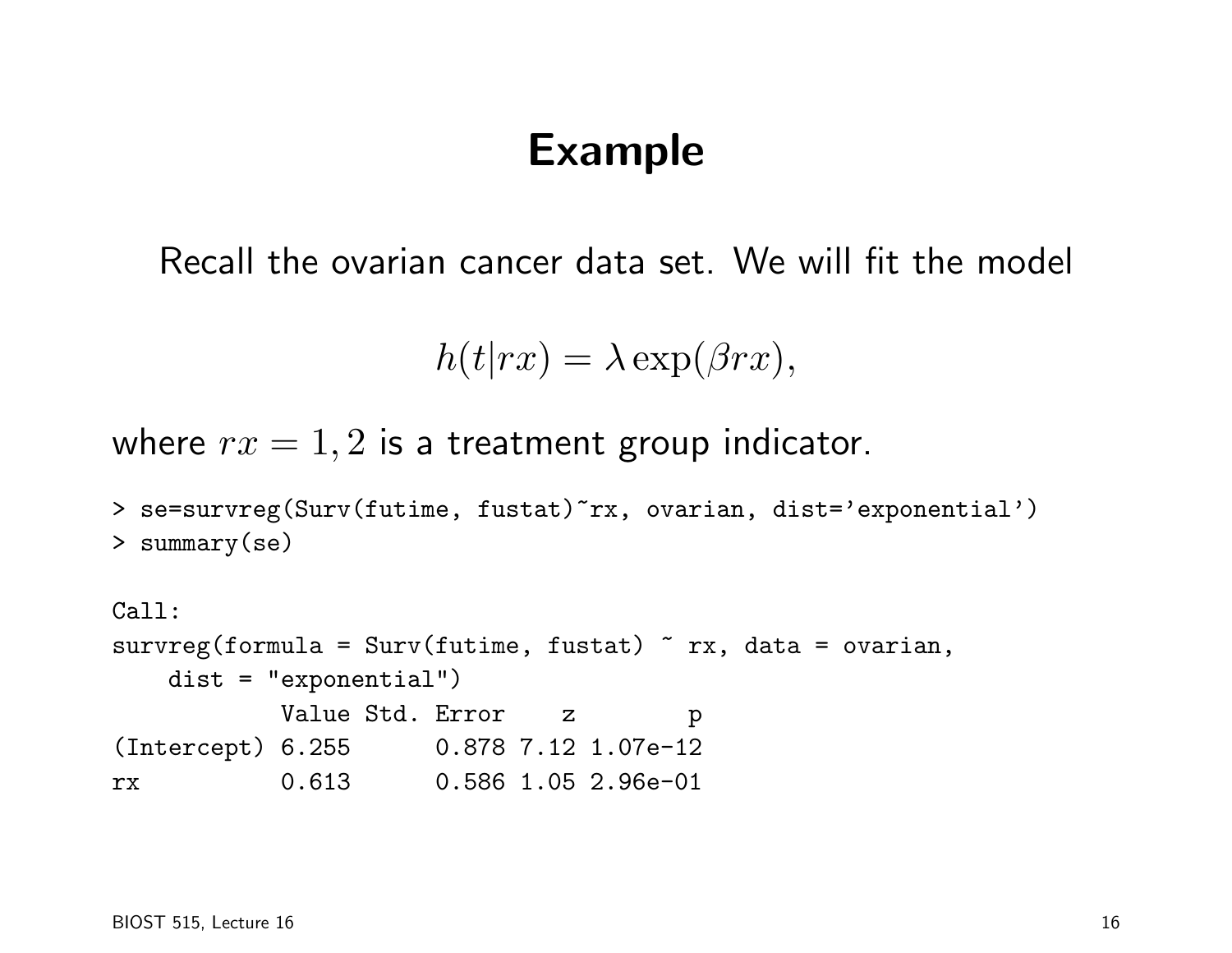We have to transform this output to interpret it in the proportional hazards setting.

$$
\lambda = \exp(-(\text{Intercept})) = \exp(-6.255) = 0.00192
$$

and

$$
\beta=-\text{coefficient for }rx=-.613.
$$

Therefore.

$$
hr(rx = 2 : rx = 1) = \exp(-\beta) = \exp(-0.613) = 0.54
$$

$$
h(t|rx = 2) = \lambda \exp(2\beta) = 0.000564
$$

$$
h(t|rx = 1) = \lambda \exp(\beta) = 0.00104
$$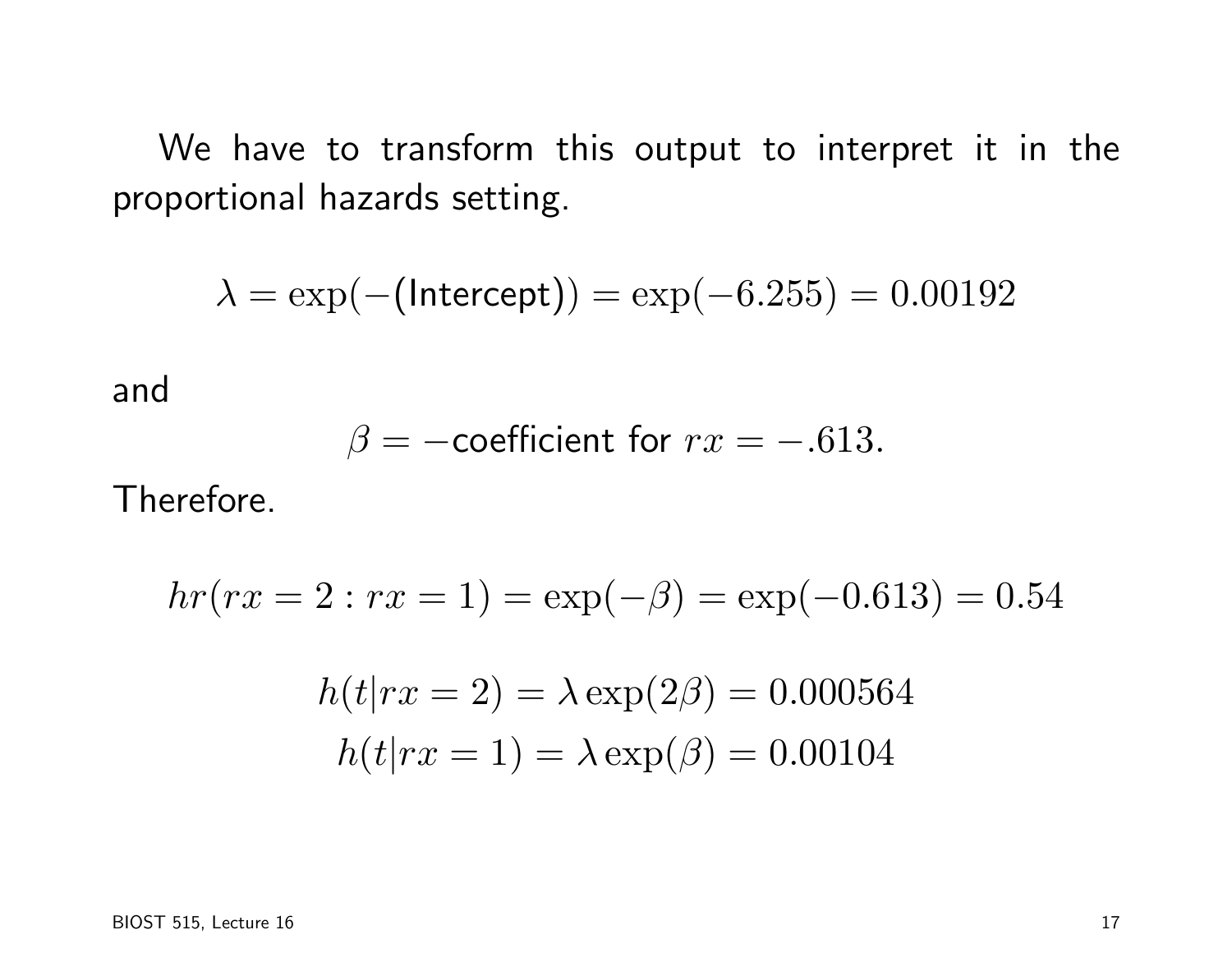#### Weibull example

The PH regression model for a Weibull distribution is defined as

$$
h(t|X) = \alpha \gamma t^{\gamma - 1} \exp(X\beta).
$$

For the ovarian example, this becomes

$$
h(t|X) = \alpha \gamma t^{\gamma - 1} \exp(r x \times \beta).
$$

```
> sg=survreg(Surv(futime, fustat)~rx , ovarian, dist='weibull')
> summary(sg)
```

```
Ca11:survreg(formula = Surv(futime, fustat) \tilde{r} rx, data = ovarian,
   dist = "weibull")Value Std. Error z p
(Intercept) 6.265 0.778 8.050 8.31e-16
rx 0.559 0.529 1.057 2.91e-01
```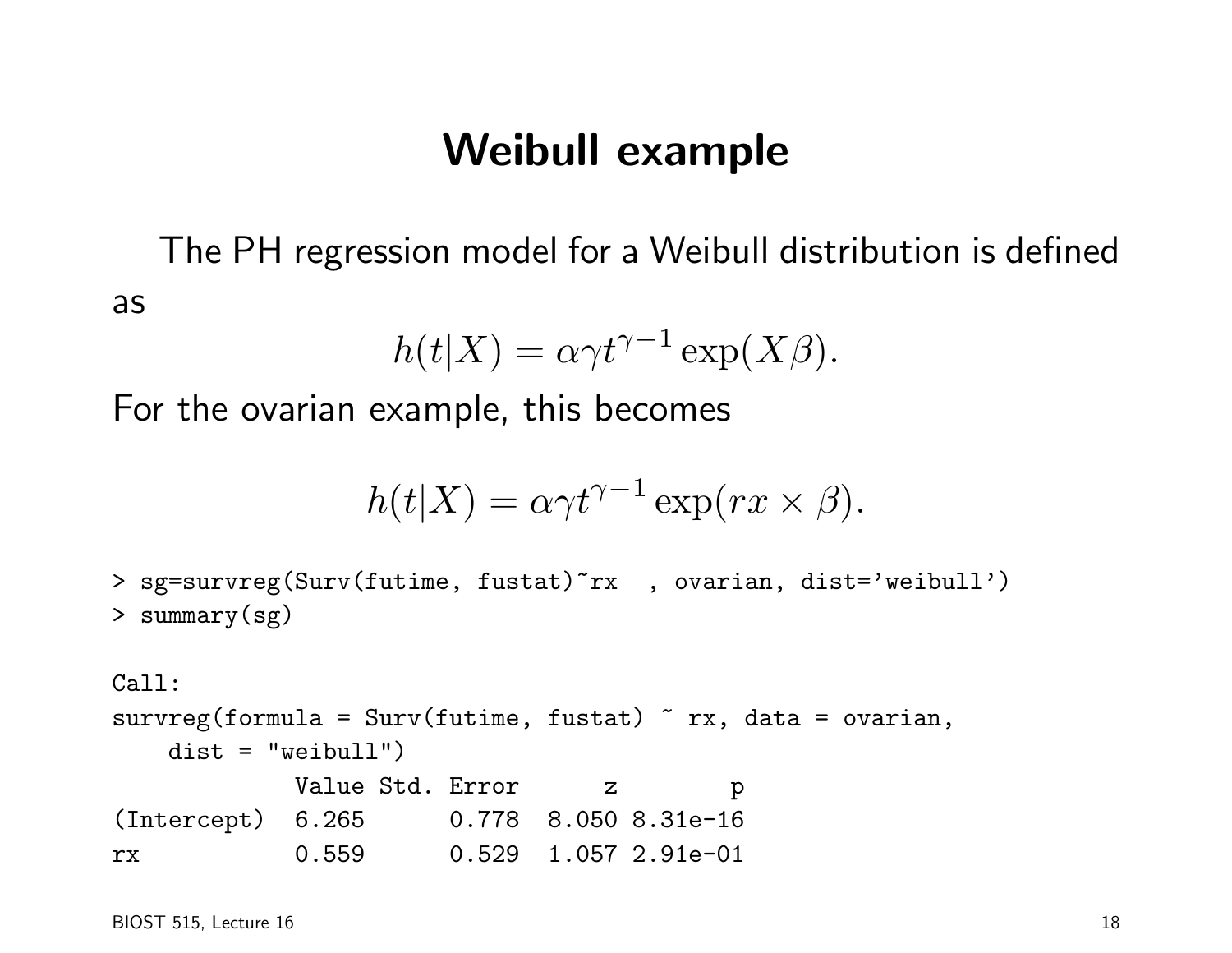Log(scale)  $-0.121$  0.251  $-0.483$  6.29e-01

Scale= 0.886

$$
\gamma = 1/\text{Scale} = 1/0.886 = 1.13
$$

$$
\alpha = \exp(-(\text{Intercept})\gamma) = \exp(-6.265/0.886) = 0.000849
$$

$$
\beta = -\text{coefficient for } rx \times \gamma = -0.559/0.886 = -0.631
$$

$$
h(t|rx) = \alpha \gamma t^{\gamma - 1} \exp(rx\beta)
$$
  
= 0.000849 × 1.13 $t^{0.13}$  exp(-0.631 $rx$ )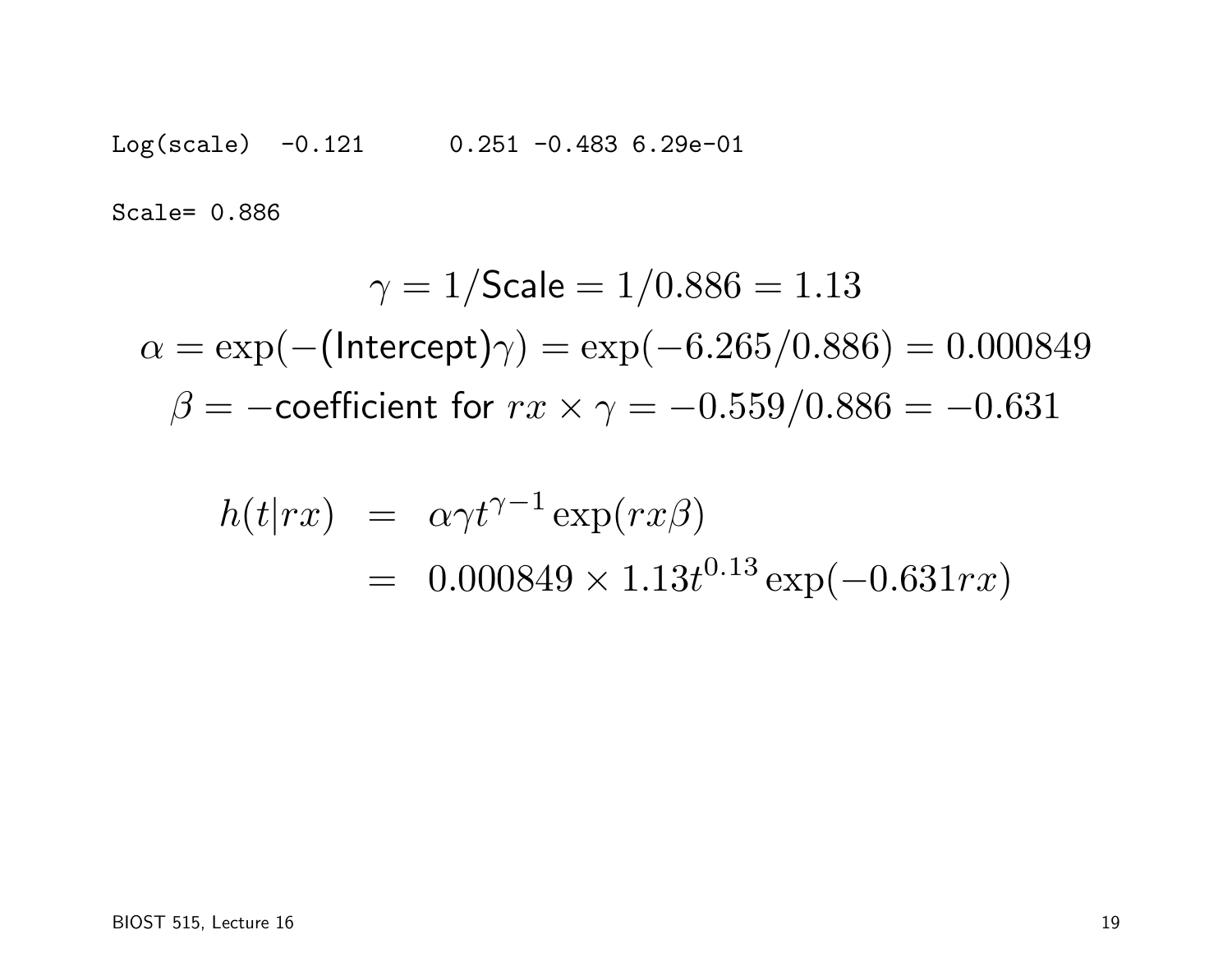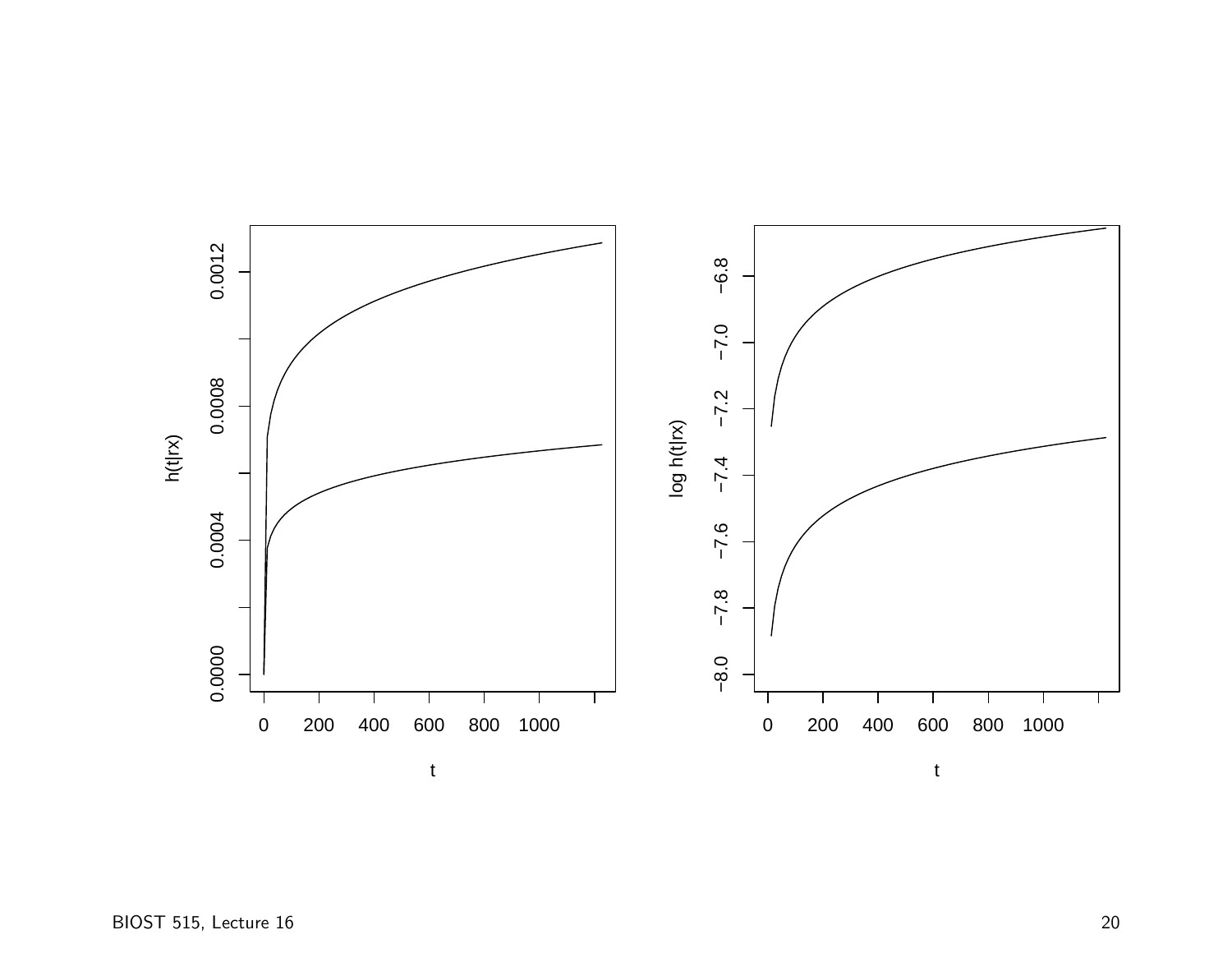#### Accelerated failure time models

The accelerated failure time (AFT) model specifies that predictors act multiplicatively on the failure time (additively on the log of the failure time). The predictor alters the rate at which a subject proceeds along the time axis.

The model is

$$
S(t|X) = \psi((log(t) - X\beta)/\sigma),
$$

where  $\psi$  is any standard survival distribution and  $\sigma$  is called the scale parameter.

We can also write this relationship as

$$
log(T) = X\beta + \sigma \epsilon,
$$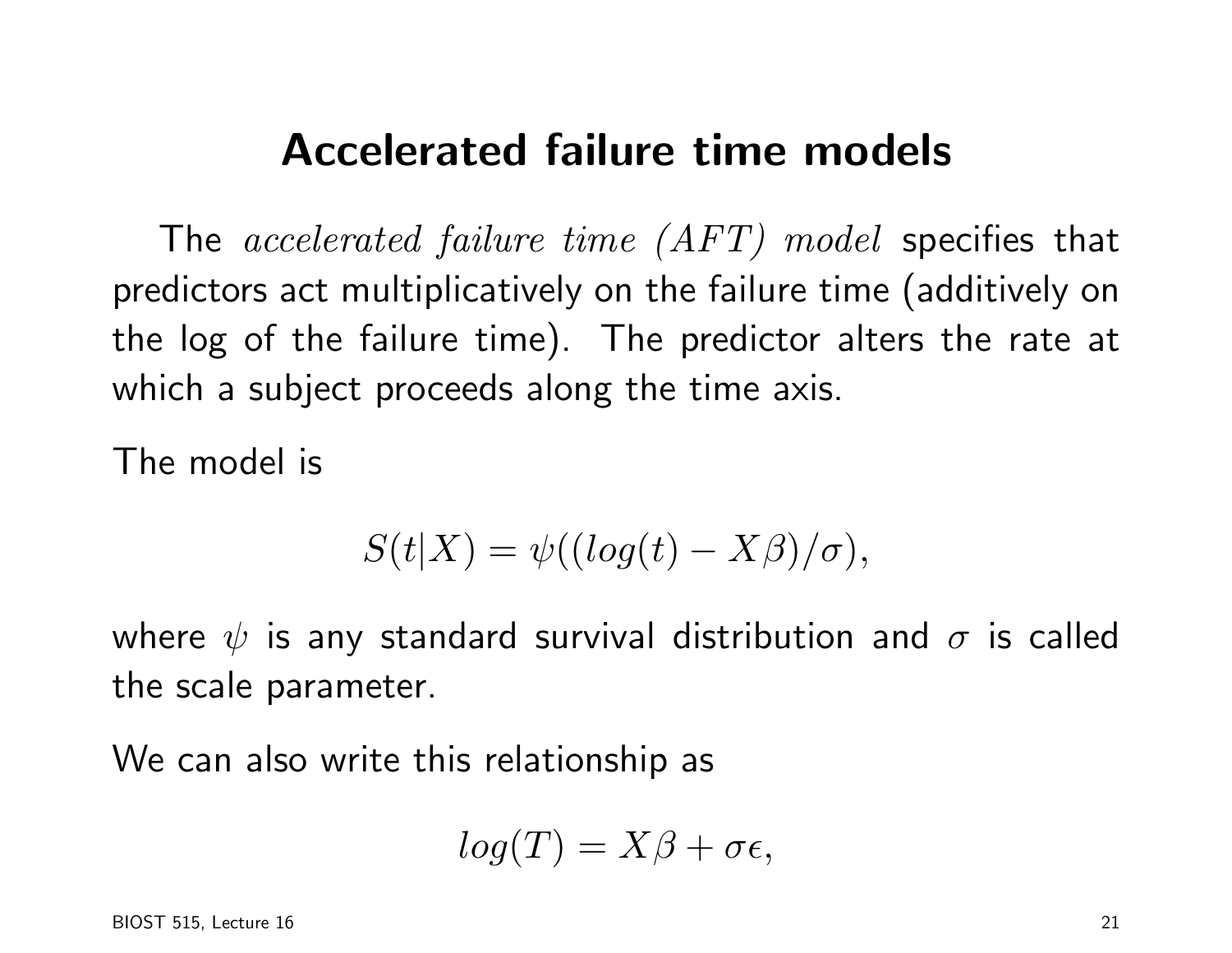where  $\epsilon$  is a random variable from the  $\psi$  distribution. Assumptions:

- The true form of  $\psi$  is correctly specified.
- Each  $X_j$  affects  $\log(T)$  linearly (assuming no interactions).
- $\sigma$  is a constant, independent of X.

The exponential and Weibull distributions are the only two distributions that can be used to describe both PH and AFT models.

These models can be fit in R using the  $survreg()$  function.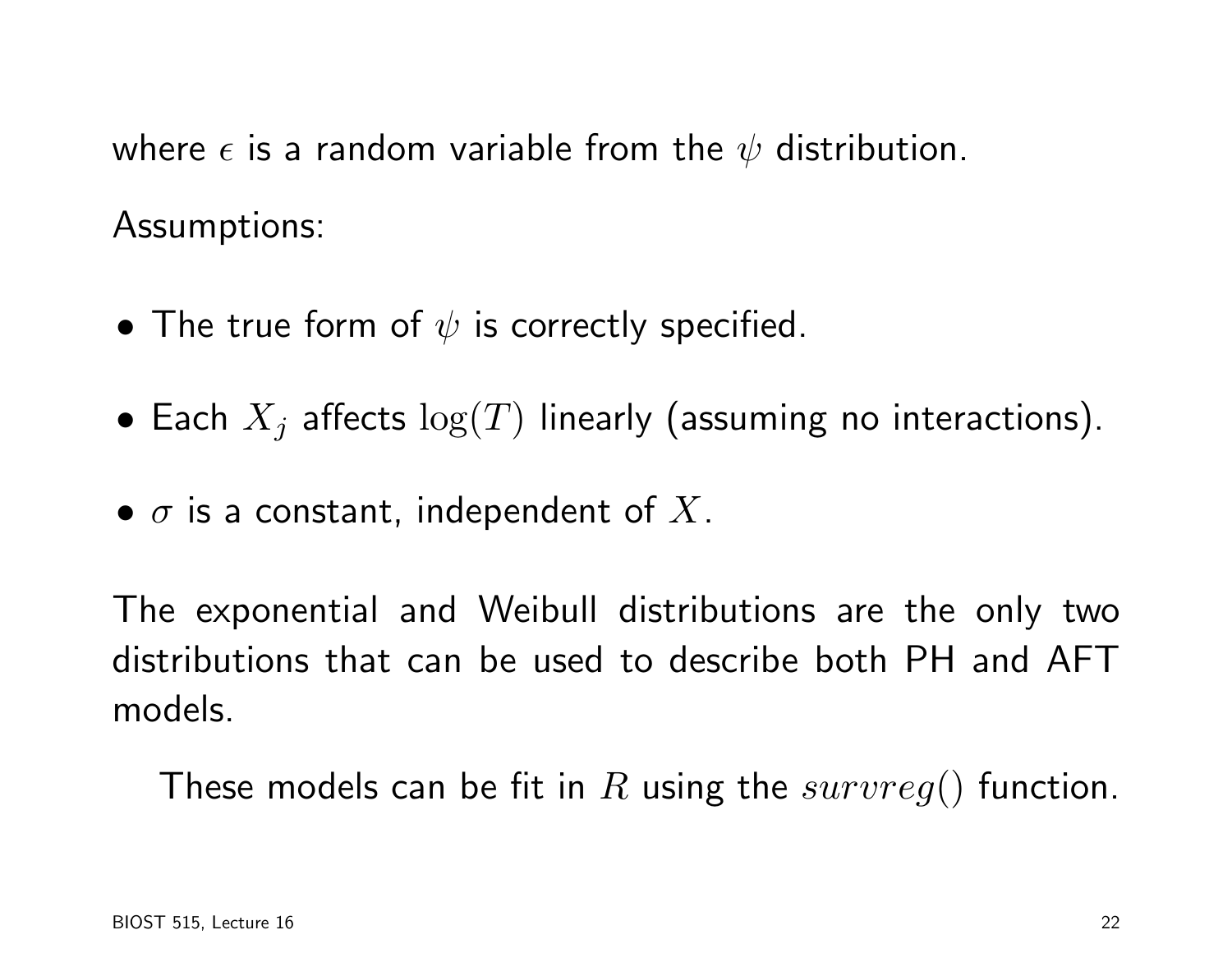## Testing in parametric models

- As in logistic regression, parameter estimates in parametric survival models are obtained using maximum likelihood estimation.
- Therefore, we can use the same procedures for testing and constructing confidence intervals in parametric survival analysis as we did for logistic regression.

Using the ovarian data set, we fit the following Weibull regression model with age and treatment and predictors.

```
> sw2=survreg(Surv(futime, fustat)~rx+age , ovarian, dist='weibull')
> summary(sw2)
```
Call:

BIOST 515, Lecture 16 23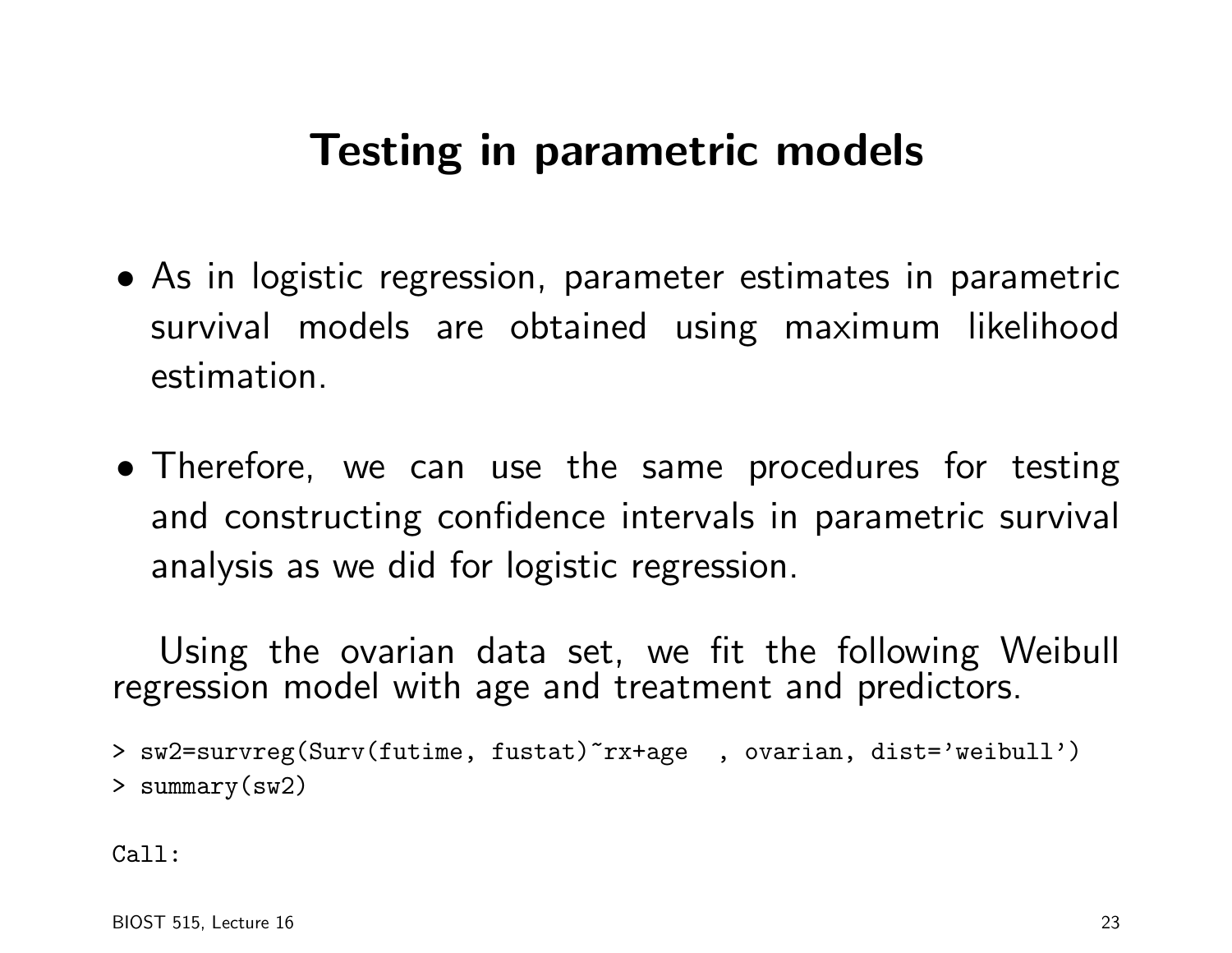```
survreg(formula = Surv(futime, fustat) \tilde{r} rx + age, data = ovarian,
   dist = "weibull")Value Std. Error z p
(Intercept) 10.4626 1.4427 7.25 4.10e-13
rx 0.5673 0.3403 1.67 9.55e-02
age -0.0791 0.0198 -4.00 6.41e-05
Log(scale) -0.5967 0.2352 -2.54 1.12e-02
```
Scale= 0.551

```
Weibull distribution
Loglik(model)= -88.8 Loglik(intercept only)= -98Chisq= 18.38 on 2 degrees of freedom, p= 1e-04
```
The column labeled  $z$  is the Wald statistic  $(\hat{\beta}_j/\hat{se}(\hat{\beta}_j))$  for testing  $H_0$  :  $\beta_i = 0$ .

Given the models fit in this lecture, how could we construct a likelihood ratio test for testing  $\beta_{age} = 0$ ?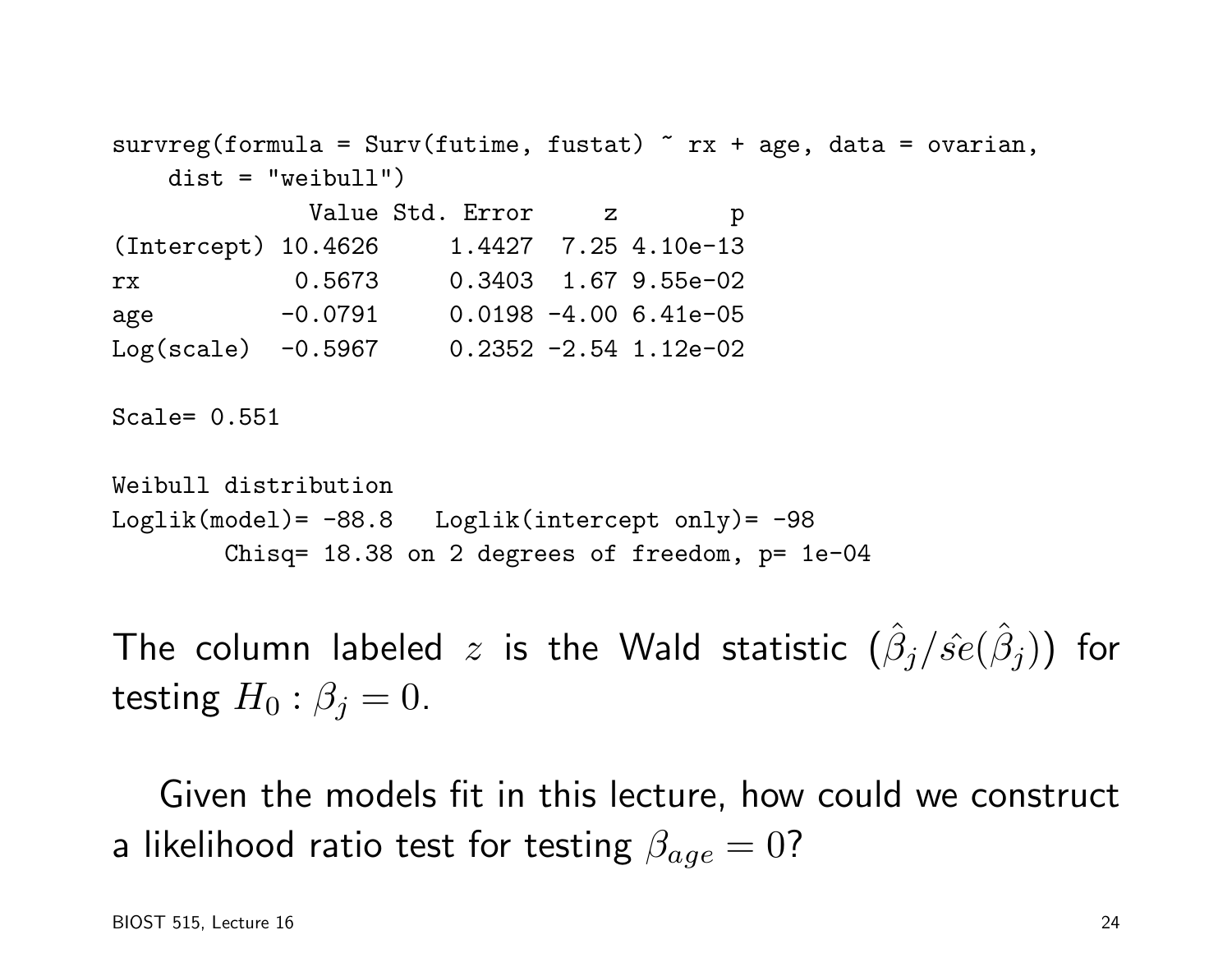How could we construct a confidence interval for the hazard ratio?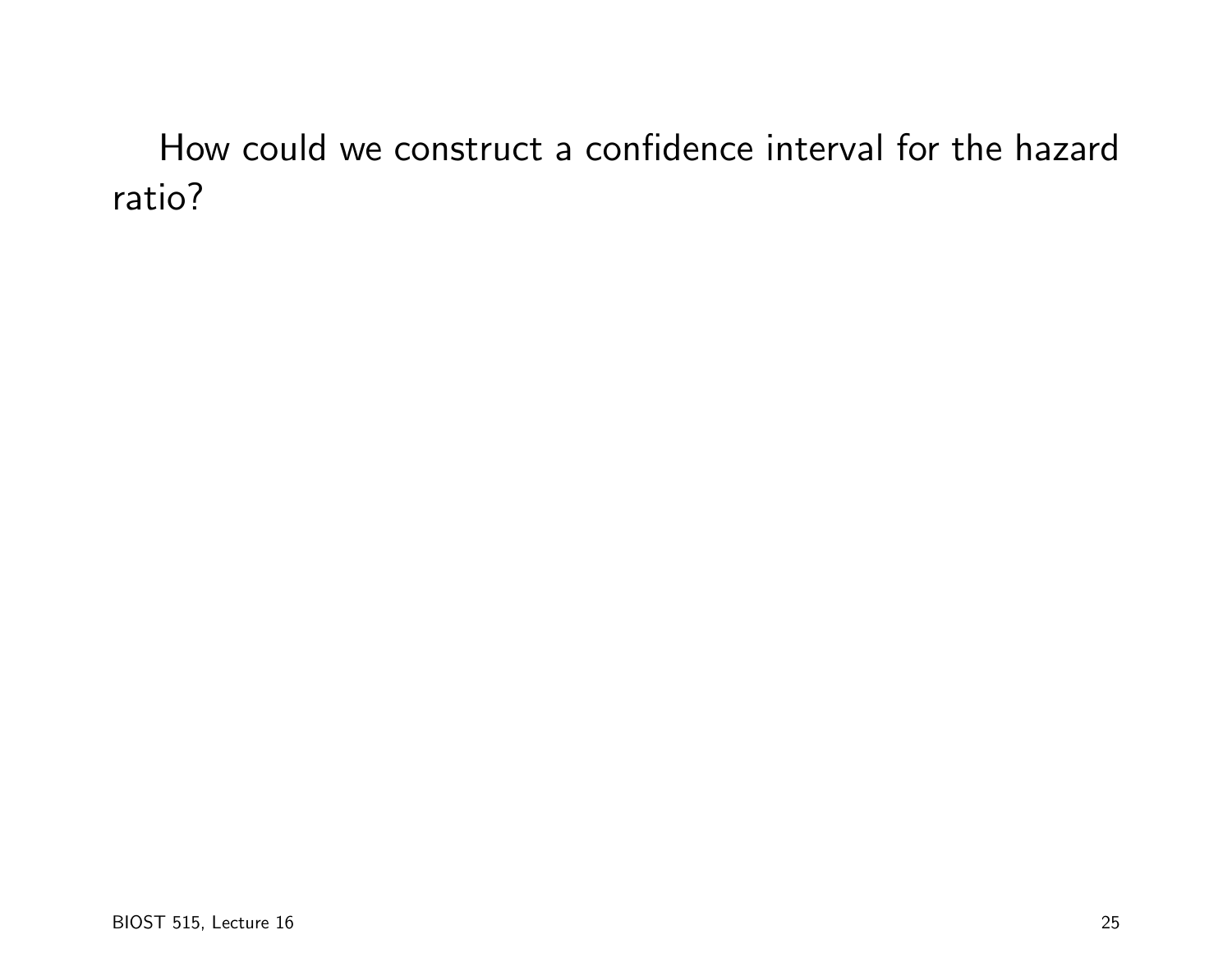## Cox proportional hazards regression model

 $h(t|X) = h(t) \exp(X\beta)$  is the proportional hazards regression model.

The Cox PH model

- is a semiparametric model
- makes no assumptions about the form of  $h(t)$  (nonparametric part of model)
- assumes parametric form for the effect of the predictors on the hazard

In most situations, we are more interested in the parameter estimates than the shape of the hazard. The Cox PH model is well-suited to this goal.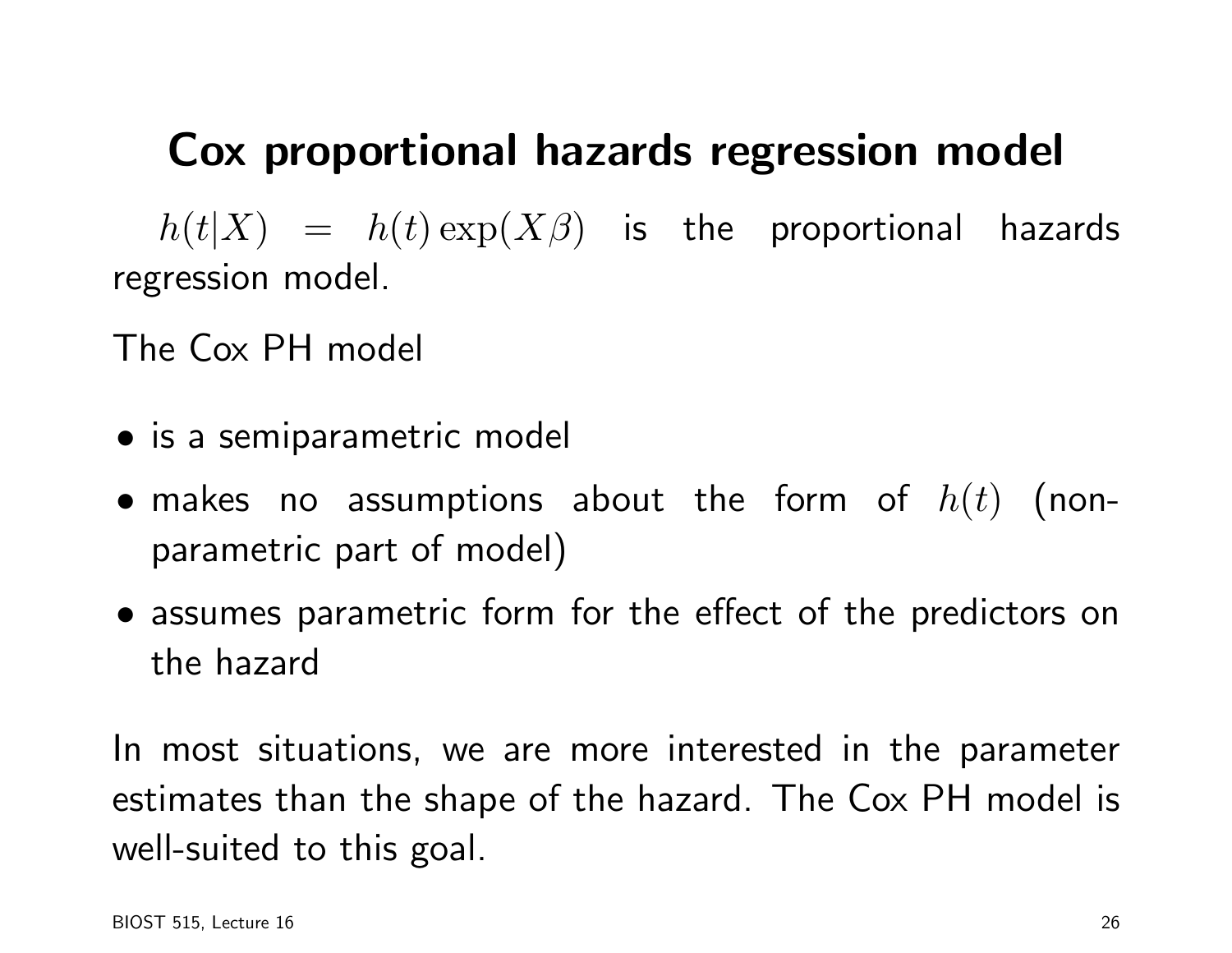#### Brief overview of estimation of  $\beta$

Parameter estimates in the Cox PH model are obtained by maximizing the partial likelihood as opposed to the likelihood. The partial likelihood is given by

$$
L(\beta) = \prod_{Y_i \text{ uncensored}} \frac{\exp(X_i \beta)}{\sum_{Y_j \ge Y_i} \exp(X_j \beta)}
$$

The log partial likelihood is given by

$$
l(\beta) = \log L(\beta) = \sum_{Y_i \text{ uncensored}} \{X_i \beta - \log[\sum_{Y_j \ge Y_i} \exp(X_j \beta)\}]
$$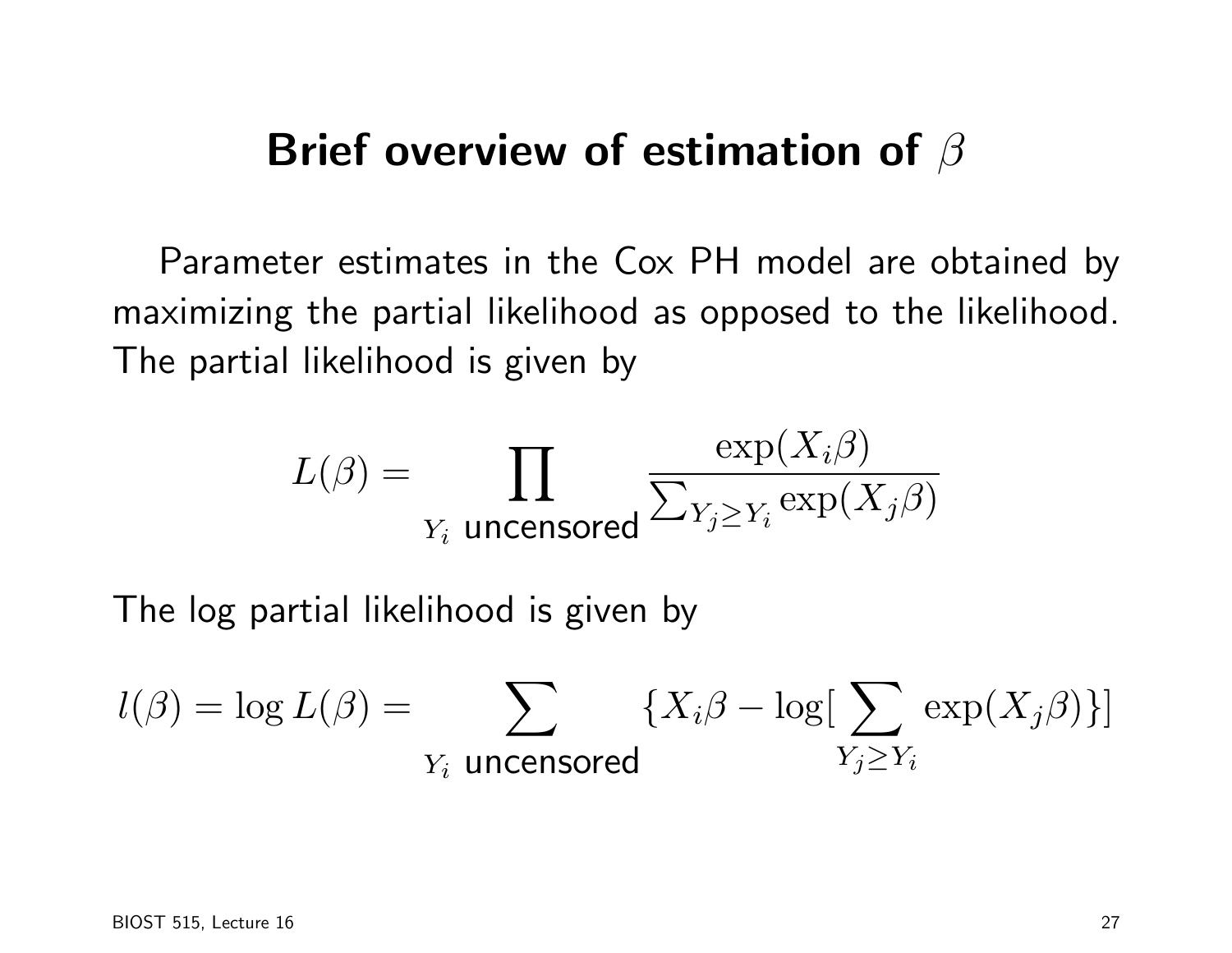Cox and others have shown that this partial log-likelihood can be treated as an ordinary log-likelihood to derive valid (partial) MLEs of  $\beta$ .

The partial likelihood is valid when there are no ties in the data set. That is no two subjects have the same event time. If there are ties in the data set, the true partial loglikelihood function involves permutations and can be timeconsuming to compute. In this case, either the Breslow or Efron approximations to the partial log-likelihood can be used.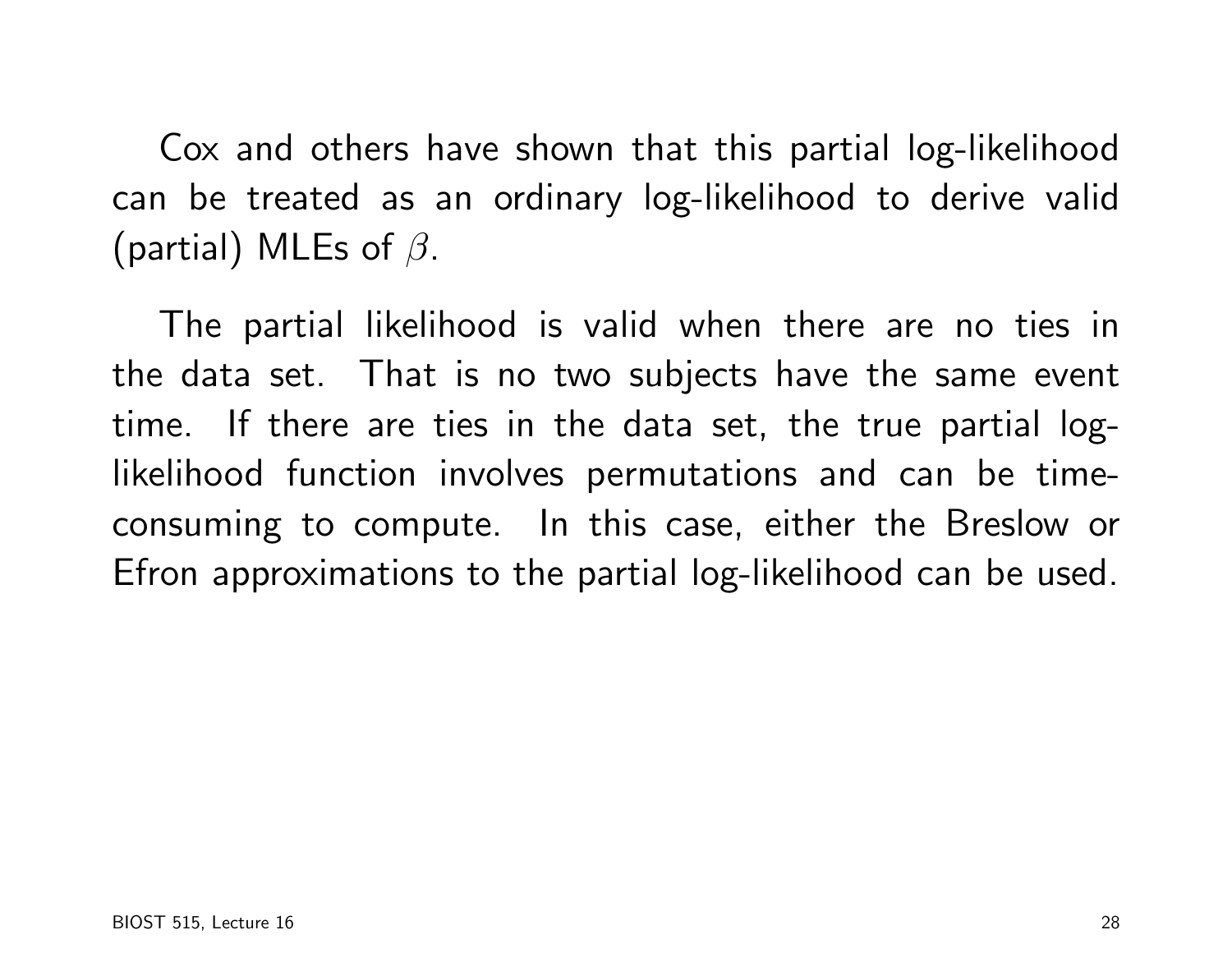## Model assumptions and interpretations of parameters

- Same model assumptions as parametric model except no assumption on the shape of the underlying hazard.
- Parameter estimates are interpreted the same way as in parametric models, except no shape parameter is estimated because we are not making assumptions about the shape of the hazard.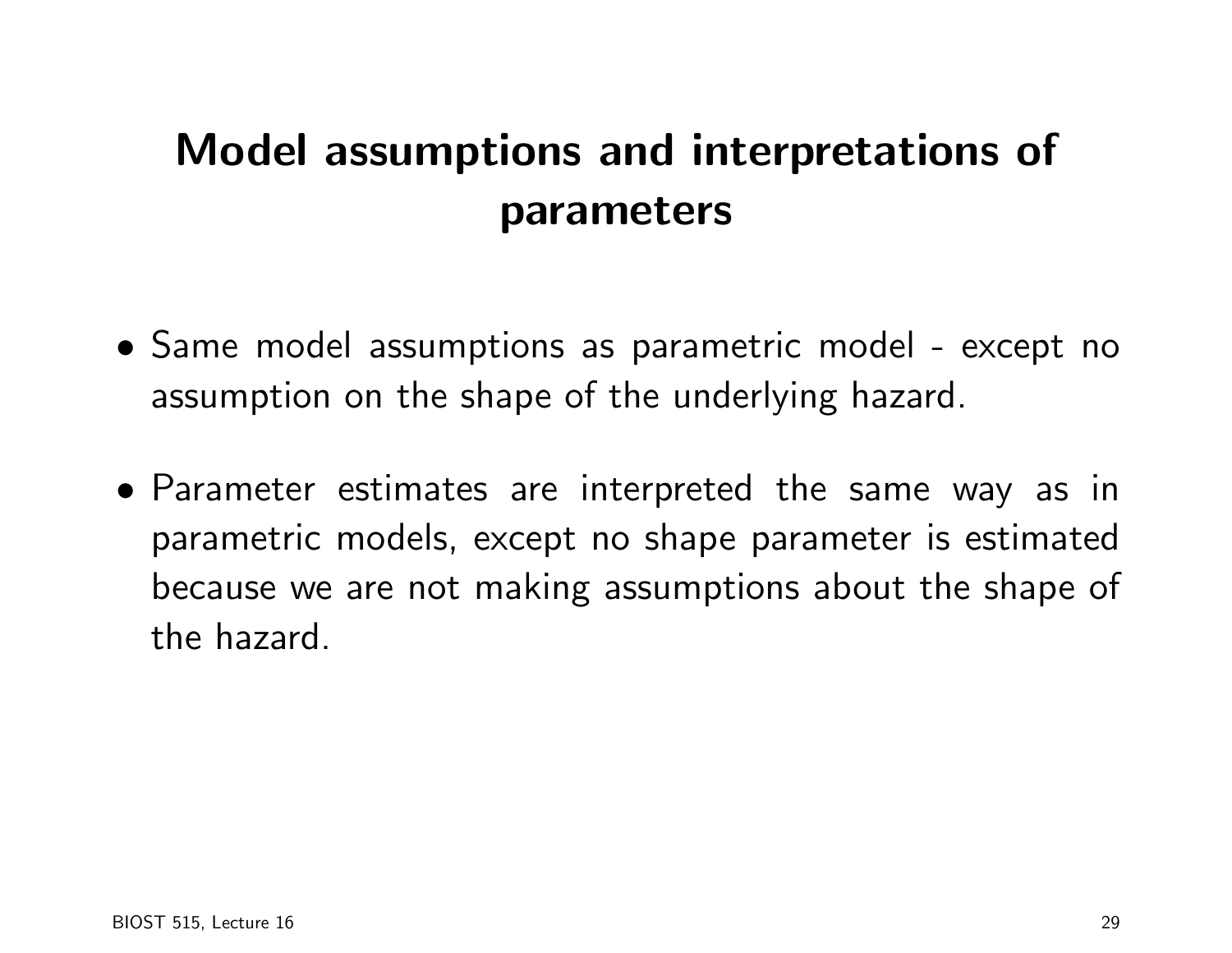#### Example

$$
h(t|rx, age) = h(t) \exp(\beta_1 \times rx + \beta_2 \times age)
$$

> cph1=coxph(Surv(futime, fustat)~rx+age , ovarian)

> summary(cph1)

Call:

 $cosph(formula = Surv(futime, fustat)$   $x + age$ , data = ovarian)

n= 26

|           | $\cot \exp(\cot) \sec(\cot)$          |                                | $\mathbf{Z}$ | P. |
|-----------|---------------------------------------|--------------------------------|--------------|----|
|           | $rx$ -0.804 0.448 0.6320 -1.27 0.2000 |                                |              |    |
| age 0.147 |                                       | 1.159   0.0461   3.19   0.0014 |              |    |

|     |          | $exp(coeff)$ exp $(-coeff)$ lower .95 upper .95 |       |      |
|-----|----------|-------------------------------------------------|-------|------|
|     | rx 0.448 | 2.234                                           | 0.130 | 1.54 |
| age | 1.159    | 0.863                                           | 1.059 | 1.27 |